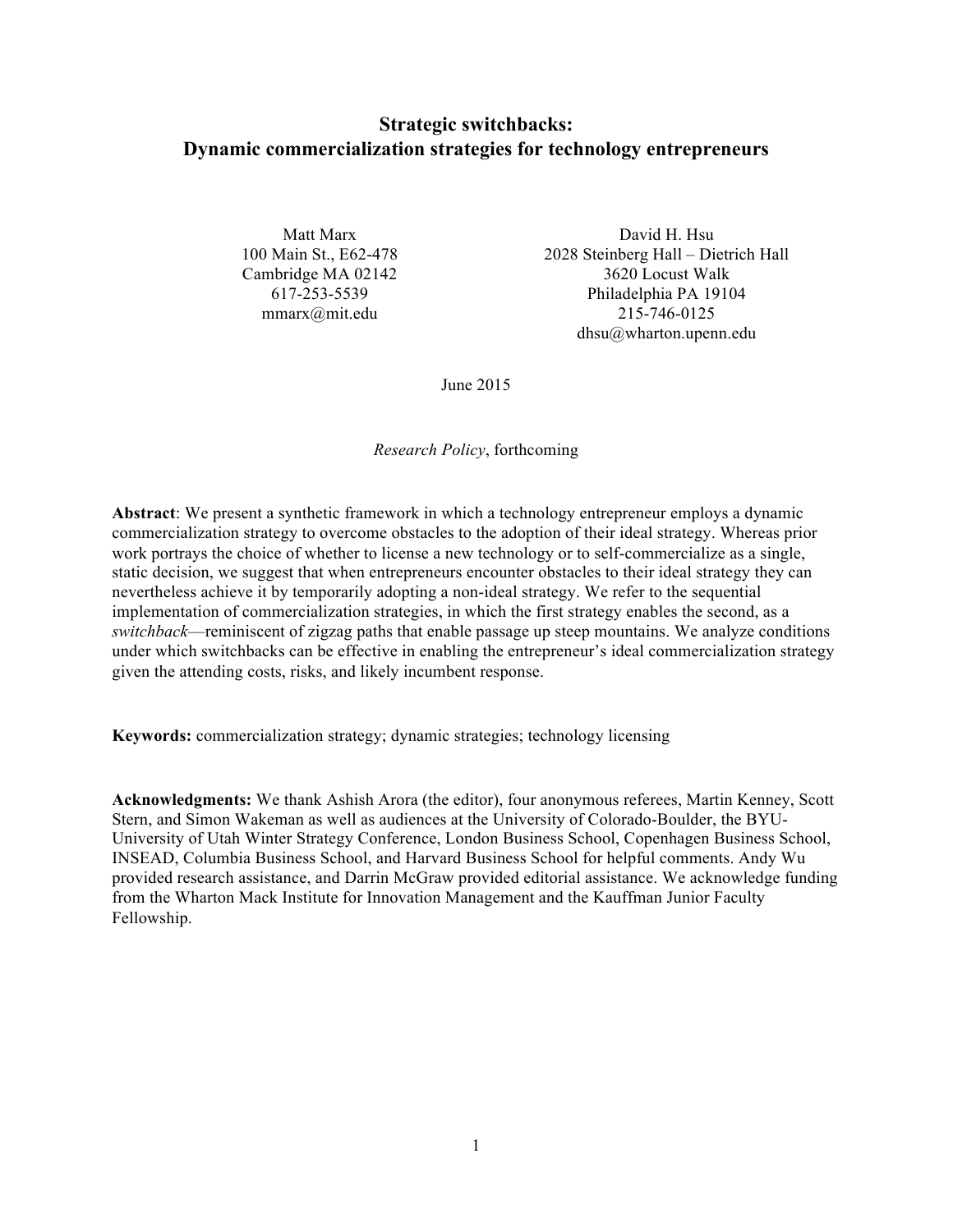#### **1. Introduction**

Commercializing a technical innovation can involve severe challenges no matter which strategic path the entrepreneur is contemplating. Many startups aspire to compete directly in the product market but lack the complementary assets that would allow them to do so effectively. Others seek to cooperate with incumbents in bringing new technologies to market,<sup>1</sup> but find that prospective partners are deterred by uncertainty regarding the technical and commercial viability of the innovation as well as by the startup's own lack of reputation. As a consequence, both the choice and the execution of commercialization strategies for entrepreneurs may be less straightforward than has been theorized to date.

An extensive literature in economics and the management of technology investigates conditions under which an invention should be self-commercialized rather than brought to market in cooperation with partners. Anchored in the analysis of arm's-length contracting versus vertical integration (e.g., Williamson, 1985; Hart, 1985; Aghion & Tirole, 1994), both theoretical and empirical work has investigated the optimal conditions and contracts for licensing (Katz & Shapiro, 1985; Kamien & Tauman, 1986; Gallini & Wright, 1990; Lerner & Merges, 1998) as well as how markets shape the risk of expropriation (Anton & Yao, 1994). Securing intellectual property rights may be necessary for licensing (Gans, et al., 2008) but not sufficient (Arora & Ceccagnoli, 2006) unless complementary assets are lacking. Moreover, the commercialization decision is complicated by the fact that licensing revenues can dissipate otherwise attainable profits (Fosfuri, 2006) and the fact that the innovator must take into account product differentiation, market share, and both upstream and downstream competition in the market for technology. Much of this literature examines the behavior of large R&D labs, for whom a single commercialization strategy may suffice given that their resources and reputation enable them to successfully execute either cooperation or competition. But even when scholars have focused specifically on technology entrepreneurs, their analysis yields static strategic prescriptions based largely on the commercialization environment (Gans, et al, 2002; Gans & Stern, 2003).

We conceptualize the challenge of executing a strategy as scaling an incline with a steep grade. When a hill is too steep to be climbed directly—an especially apt analogy for typically resource-poor entrepreneurs—an alternative is to construct a *switchback*. Perhaps best known in the case of mountain trains such as the Darjeeling Express, a switchback involves traveling sideways up the incline at a lower grade than if attempting to climb directly up. At some point, the train stops and backtracks before continuing up the incline at a similarly-reduced grade in the opposite direction. Llobera & Sluckin (2007) show that while direct paths are most efficient for climbing gentle grades, sufficiently steep grades can

<sup>&</sup>lt;sup>1</sup> We follow the convention in related literature of adopting a wide definition of "cooperative" strategy, including various forms of joint commercialization such as technology licensing and alliances.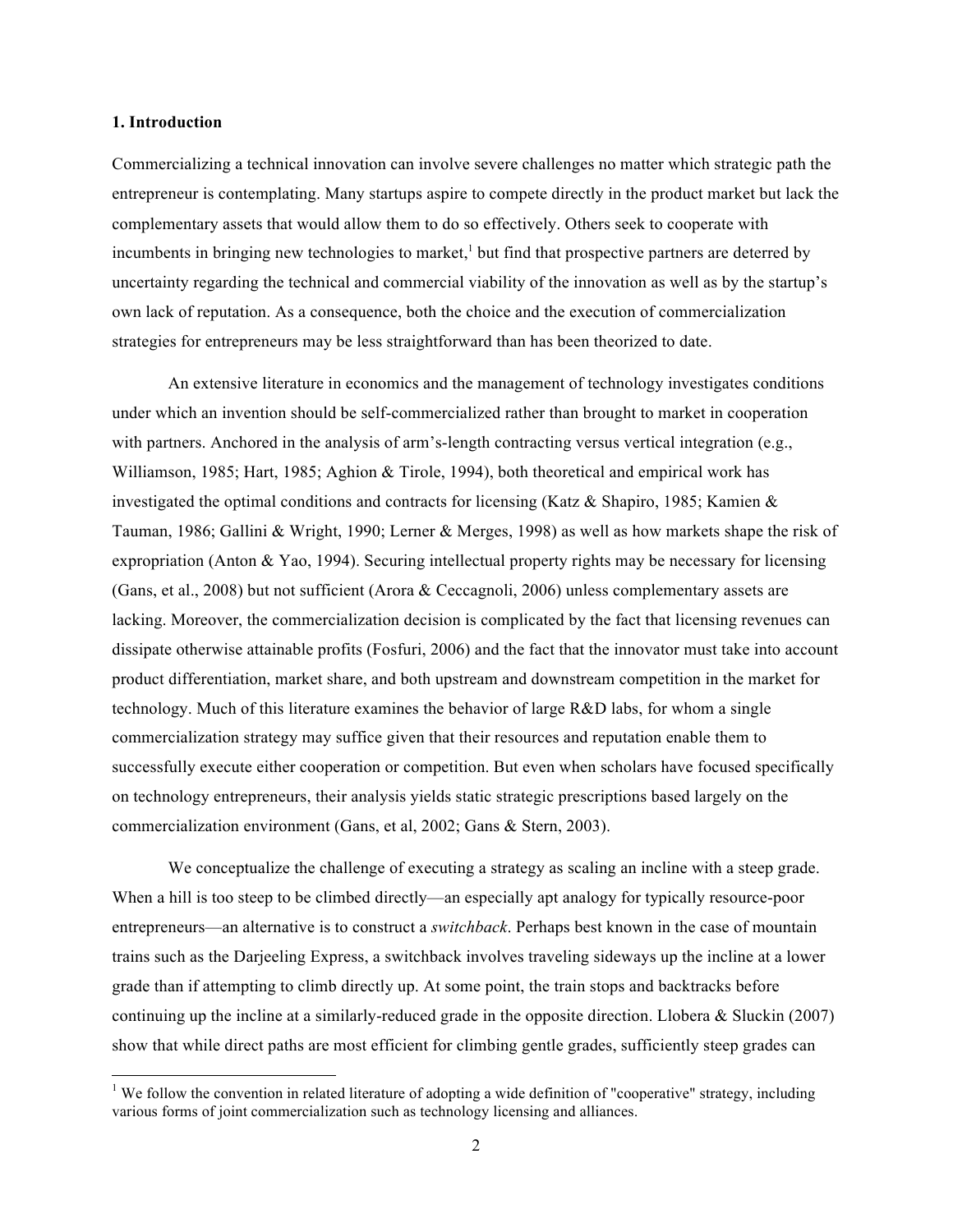only be scaled using switchbacks. Similarly, we suggest that entrepreneurs aspiring to a particular commercialization strategy but facing a steep climb may construct a "strategic switchback." In this approach, they initially pursue a non-ideal strategy—but only on a temporary basis—in order to eventually enable their ideal strategy.

We provide a synthetic framework that introduces two switchback strategies which depend on both the entrepreneur's ideal commercialization path and obstacles to executing it. A *temporary cooperation switchback* applies when entrepreneurs want to self-commercialize but are initially blocked from doing so, often for lack of complementary assets. Here, the entrepreneur uses an initial cooperative strategy to gather the resources and expertise necessary to develop or acquire the needed complementary assets, which then enables product market entry. <sup>2</sup> A *temporary competition switchback* is essential for entrepreneurs who wish to cooperatively commercialize but find themselves either unable to do so due to partner uncertainty regarding the value of the innovation, or unwilling to do so given their limited ability to negotiate attractive agreements. In this case, entering the product market demonstrates the value of the technology, builds the brand, and develops other assets needed in order to eventually achieve favorable cooperative arrangements. Switchbacks thus initially adopt a non-ideal strategy that works to mitigate existing constraints, and thereby enables transitioning to the ideal strategy.<sup>3</sup>

Our framework extends the literature on technology commercialization in two ways. First, whereas prior work regarding entrepreneurs (e.g., Gans, et al. 2002; Gans & Stern, 2003) focuses on the role of the external environment in determining the optimal commercialization path, we identify characteristics of startups themselves that can impede their ability to implement an otherwise desirable strategy to a greater degree than for established firms. Second, and more importantly, rather than taking these obstacles as given and unchangeable constraints leading to a permanent commercialization strategy, we propose that purposeful entrepreneurial actions can change those external constraints and thus enable the ideal strategy in the long run. We also distinguish our contribution from that of Marx et al. (2014), who provide evidence of compete-then-cooperate strategies among entrants with potentially disruptive technologies, by sketching a broader theory of when entrepreneurs might first self-commercialize as an enabling step toward licensing—including questions of symmetric uncertainty regarding the innovation, lack of bargaining power, and waiting on intellectual property rights. Moreover, the notion of temporarily

<sup>&</sup>lt;sup>2</sup> Although the literature routinely includes acquisition as a cooperative mode (Gans, et al., 2002; Marx, et al., 2014), an acquisition cannot be the first step in a switchback strategy, as the firm ceases to exist.<br><sup>3</sup> We consider commercialization strategy changes at the firm level. For single-innovation firms, this is

straightforward and applies to many if not most entrepreneurial ventures. For firms with multiple innovations and/or product lines, the firm may choose different strategies for different innovations. We follow the convention that new ventures make commercialization strategy decisions for a major product line or small family of products (e.g., Gans & Stern, 2003) to make our extension to incorporate a dynamic element comparable with the prior literature.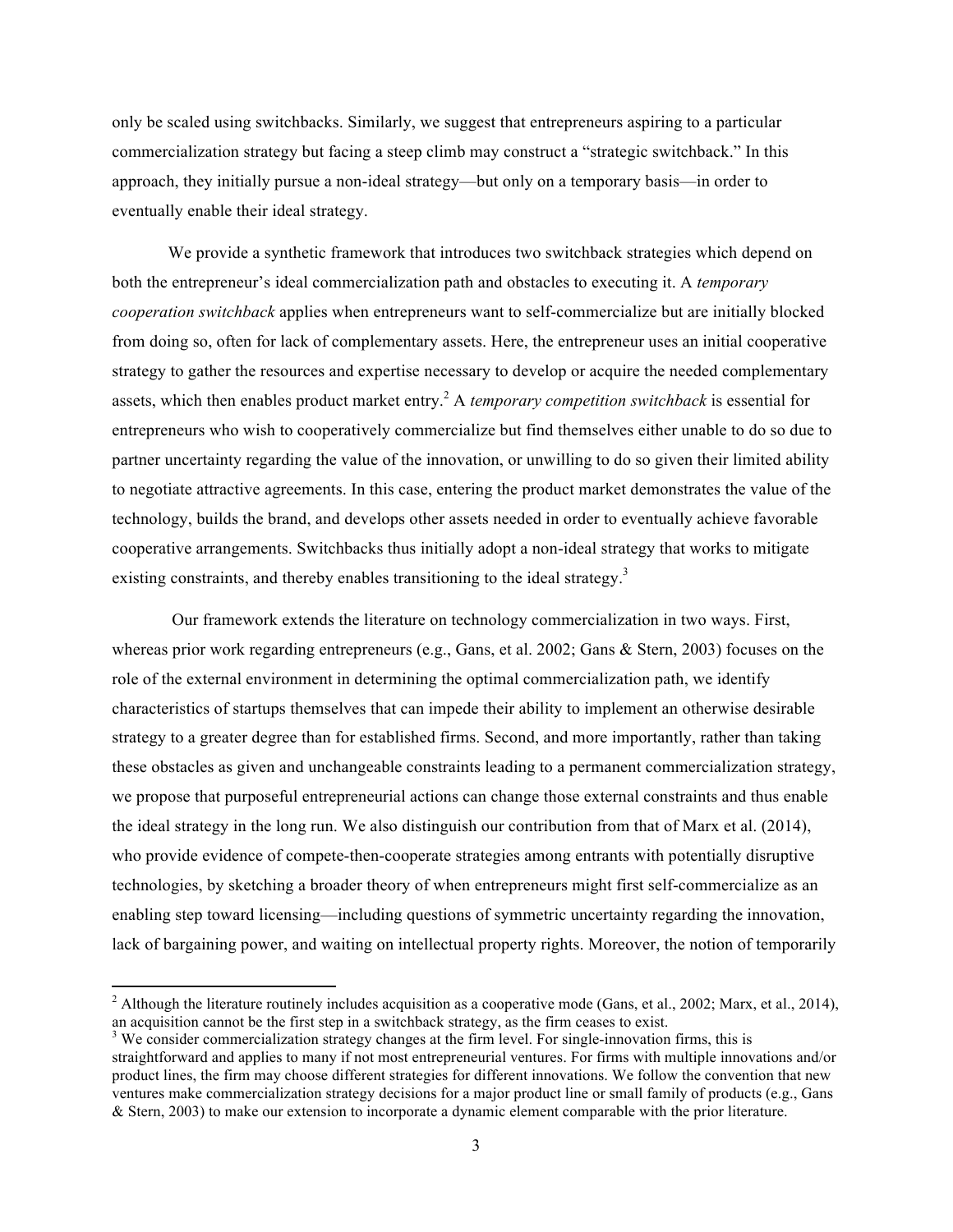cooperating as a prerequisite to product-market entry is unique to our "switchback" formulation of dynamic commercialization strategies.

The next two sections detail first the temporary cooperation switchback and then the temporary competition switchback. In each section we discuss each switchback's benefits and costs to the entrepreneur and the likely incumbent response. Section 4 reviews boundary conditions that may reduce the viability of both types of switchbacks, and Section 5 concludes.

## **2. Using a Temporary Cooperation Switchback Strategy to Develop Complementary Assets**

Few inventions are attractive in isolation, and most require additional capabilities or assets for successful commercialization (Teece, 1986). Complementary assets may be other technologies which are required to build a product usable by customers—sometimes obtainable off-the-shelf, but often more specialized in that they need to be customized in order to work with the particular invention. Complementary assets in a different sense are required for marketing, distributing, and servicing a product; in some cases, regulatory approval (itself a type of complementary asset) must be obtained prior to marketing and sales.

When the cost of complementary assets is high, a product-market competition entry strategy may be infeasible for small, entrepreneurial firms. Startups may need to find ways to develop the required assets before they can compete. We see an example of this in the early history of Genentech and how its founders expected the firm's commercialization strategy to change over time as it developed complementary assets. Co-founder Robert Swanson recounts:

"It was a goal from the very beginning to make and market products as soon as we could. The first products we licensed to others. We tried to keep some manufacturing rights but let other people market. Now, why is it that you need to be an integrated pharmaceutical company? Over the long run…in order to capture all the value from the research that develops a new drug that treats a disease, you have to be able to make and sell that drug yourself, in part to control the distribution of it, not relying on someone else; and in part because you capture greater rewards by selling it yourself. Over the long run, unless you capture those rewards, you cannot invest as much in R&D that allows you to develop the second and third products…It [directly entering the product market] can't be done at once obviously, but as soon as you can I always felt that you needed to do that." (Swanson, 2000: 78-79).

Swanson's switch in commercialization strategy at Genentech was not primarily due to environmental changes but rather was part of a deliberate plan to enable the firm to eventually compete directly in the product market.<sup>4</sup> However, this became possible only later as the firm developed

 $<sup>4</sup>$  (Eventual) self-commercialization might promote increased value capture by avoiding being held up by</sup> downstream licensees (Klein, et al., 1978). In addition, entrepreneurs encountering technological opportunities may generalize their innovations to a system level and may have less to gain from partnering with incumbents (Egan, 2013). There are circumstances, however, under which a first stage entrepreneurial cooperative strategy may be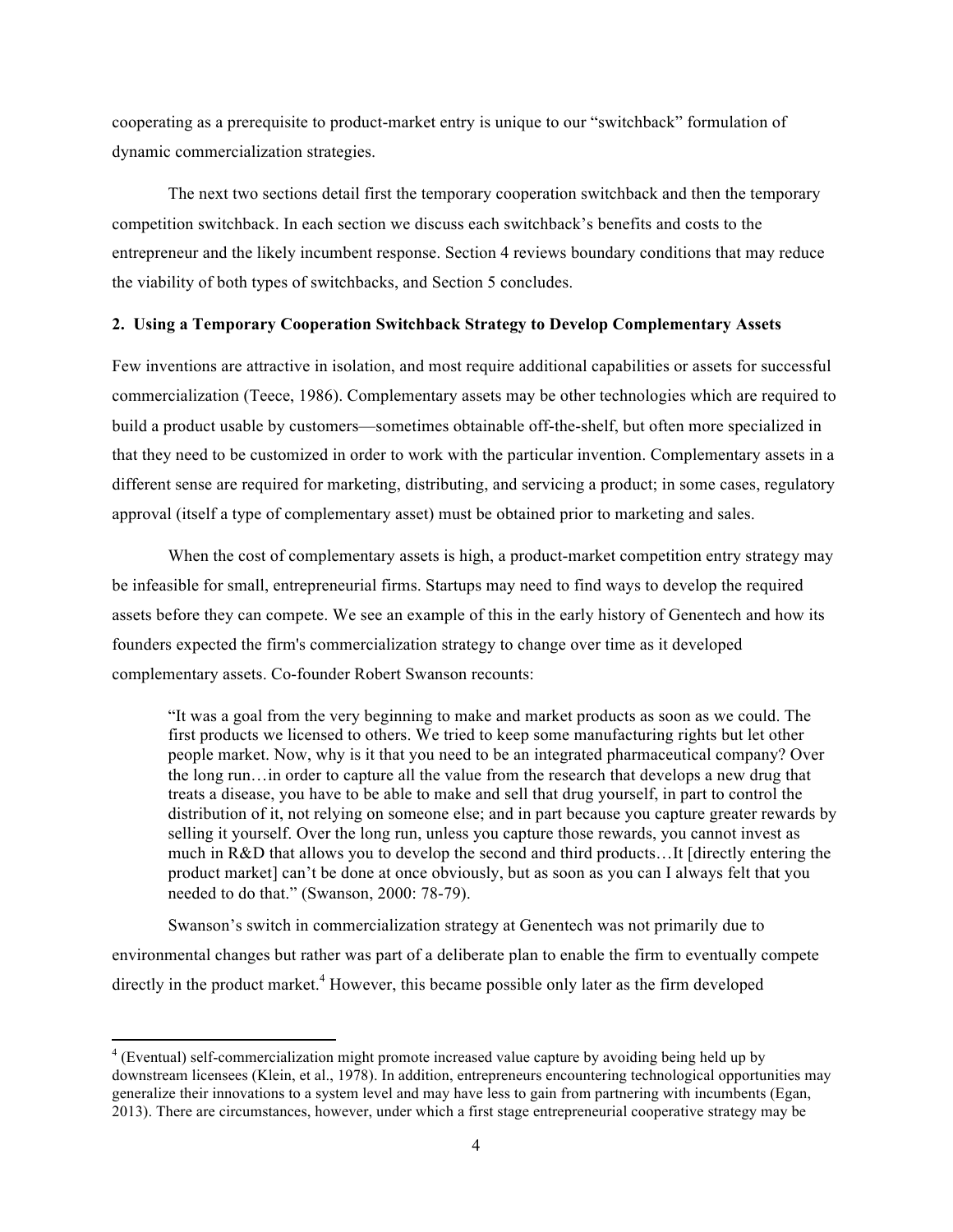experience in navigating the process of clinical trials as well as skills in marketing and sales.

In summary, one key constraint for an emerging enterprise that aspires to enter the product market is the cost of acquiring and/or developing downstream organizational complementary assets. Note, however, that such costs can change over time—both as a result of processes outside the firm's control and as a consequence of the firm's direct actions. We discuss each of these factors in turn.

### *2.1 Dynamics of complementary asset development: Exogenous factors*

The academic literature generally assumes the cost of complementary assets to be static. In reflecting on the twenty year anniversary of Teece (1986), Chesbrough et al. (2006: 1096) remark: "Teecian complementary assets take the innovation and the corresponding value chain as more or less given and consider what are the requirements for commercialization, how easy or difficult this is, and whether the inventor/innovation will profit from this and how much (absolutely and relatively)." By contrast, we suggest that the innovator need not take this cost as given but may work to lower these costs for purposes of competing, in the meantime engaging in cooperation.<sup>5</sup> Before discussing those efforts, we acknowledge that changes in the business environment can influence a new enterprise's commercialization strategy.

Increased availability of, or access to, complementary assets represents one class of exogenous shift affecting commercialization strategy. Examples include the emergence of lower-cost suppliers of complementary assets, such as the recent rise of biopharmaceutical clinical research outsourcing or of contract semiconductor fabrication.<sup>6</sup> Another is the emergence of smartphone "app stores" such as Blackberry World and Google Play, which obviated the need for developers to coordinate with device manufacturers and network carriers to launch applications. In the first case, complementary assets became available from third-party providers; in the second case, complementary assets in the form of coordinative personnel and expertise became less necessary for the entrepreneur to develop in-house. In both cases, complementary assets become less of a constraint, and the entrepreneur may have an increased ability to enter the product market directly. For example, following the rise of pure-play semiconductor foundries such as Taiwan Semiconductor Manufacturing Corporation, entrants in the semiconductor industry could feasibly concentrate on just the design phase as the basis for their new enterprise. Exogenous shifts can also work in the opposite direction, however; powerful providers of complementary assets could raise prices, making these assets more difficult to access in the market.<sup>7</sup> When complementary assets are

!!!!!!!!!!!!!!!!!!!!!!!!!!!!!!!!!!!!!!!!!!!!!!!!!!!!!!!!!!!!!!!!!!!!!!!!!!!!!!!!!!!!!!!!!!!!!!!!!!!!!!!!!!!!!!!!!!!!!!!!!!!!!!!!!!!!!!!!!!!!!!!!!!!!!!!!!!!!!!!!!!!!!!!!!!!!!!!!!!!!!!!!!!!!!!!!!!!

infeasible. When innovations are architectural (Henderson & Clark, 1990) or disruptive (Christensen, 1996), incumbent firms are likely to resist a cooperative commercialization strategy with start-up innovators.  $5$  For a corresponding perspective that the emergence of a market for technology may raise the value of

complementary assets, see Arora & Nandkumar (2012).<br>
<sup>6</sup> http://www.contractpharma.com/issues/2008-06/view features/clinical-research-outsourcing/.

 $\frac{1}{\sqrt{N}}$  Note that while the external development of complementary assets may not be truly exogenous to the focal startup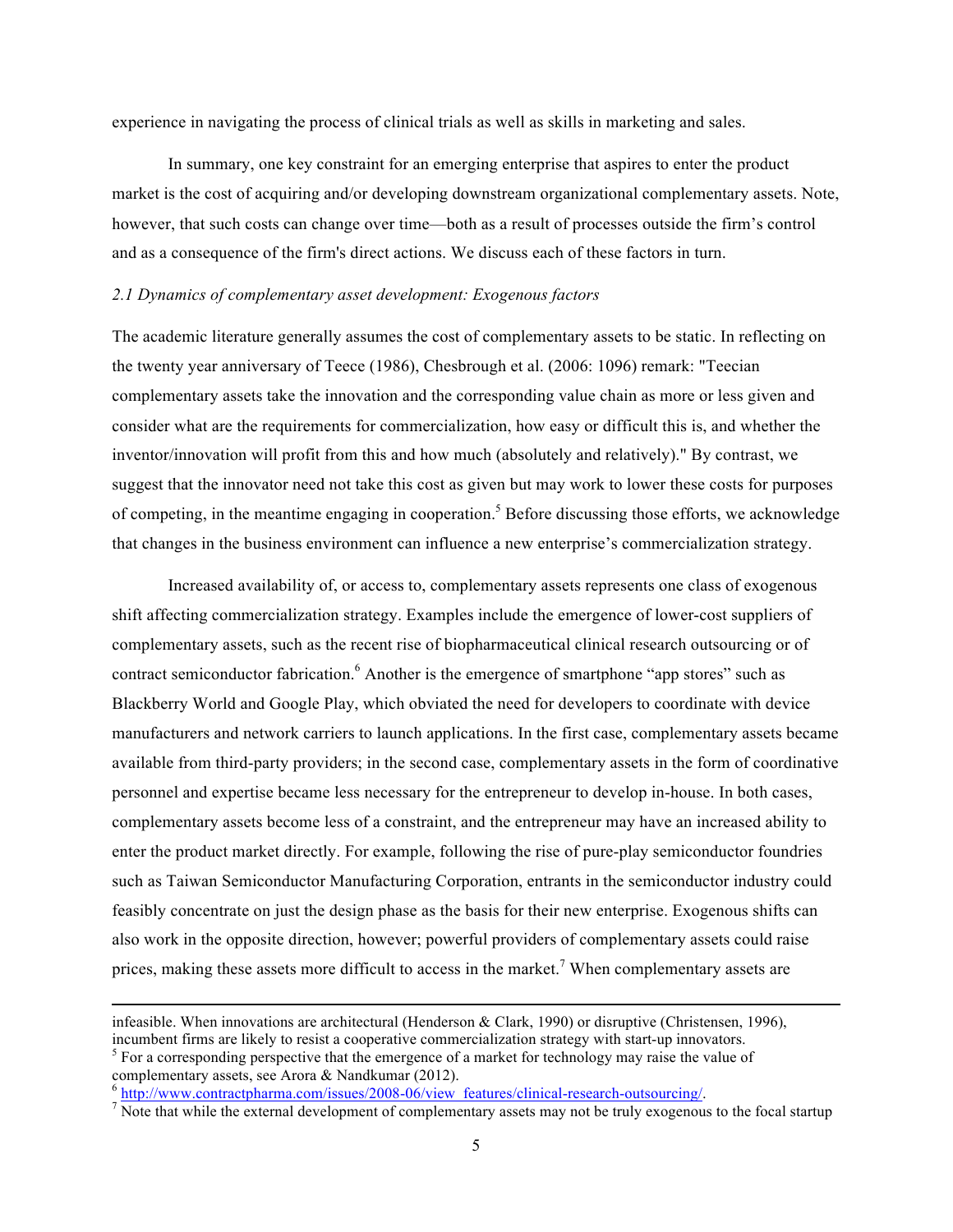inherently difficult to access or become less available over time, entrepreneurs are more likely to consider a temporary cooperation strategy than when such assets are readily available.

### *2.2 Temporary cooperation switchbacks as endogenously shifting the cost of complementary assets*

The difficult task of acquiring (even on an evolutionary basis) such assets as manufacturing expertise or regulatory approval has not received much attention in the literature on entrepreneurial organizational development. This stands in contrast to the intensive planning efforts many technology entrepreneurs devote to devising their entry strategy and their hoped-for steady-state organizational structure. In practice, the difficulties associated with this step of the entrepreneurial process can prevent startup success and in the short run insulate industry incumbents from entrant competitive pressure. However, entrepreneurs who foresee bottlenecks of this sort may devise a plan to alleviate them. If a startup can find a way to do business while acquiring the complementary assets it needs, it will be able to realize its goal of market entry in the longer term. Consider Genentech's early logic for identifying human growth hormone as a good candidate for initiating the firm's transition from cooperation to competition:

"Well, from the very beginning, I set the goal that as soon as we could, we wanted to make our own products and sell them. Obviously we couldn't do that right away. We had to be careful which products we took first to do that with. With human insulin, Eli Lilly dominated the market with 80 percent market share. It was sold through pharmacies. It would have been a very difficult product for us to take to market ourselves. On the other hand, growth hormone—which was the first product we did take through the FDA approval process and make and sell ourselves—was then being distributed by a quasi-governmental agency…so here was something where there were really no entrenched competitors. We had an alternative that would be safer. This was the kind of product that a small company like Genentech might be able to take to the market itself. Also, the government approval process—although more difficult than we imagined because of our naiveté in terms of understanding what it took to go through that process—was straightforward in the sense that either the children were growing or not. So the end point was easy to measure." (Swanson, 2000: 77).

Note that the decision not to take human insulin to market directly—instead licensing it to Eli Lilly—probably helped the firm to focus their efforts on developing other products, in part leading to their human growth hormone product. Genentech's lead venture capitalist, Thomas Perkins, recalls: "On the license with Eli Lilly for the manufacture of insulin, there wasn't too much disagreement between Swanson and myself on that one. There was some talk, should we do it ourselves? Could we do it ourselves? But the amount of money required was just so huge." (Perkins, 2002: 8-9).

This entrepreneurial decision illustrates the idea that an entrant desiring to compete against !!!!!!!!!!!!!!!!!!!!!!!!!!!!!!!!!!!!!!!!!!!!!!!!!!!!!!!!!!!!!!!!!!!!!!!!!!!!!!!!!!!!!!!!!!!!!!!!!!!!!!!!!!!!!!!!!!!!!!!!!!!!!!!!!!!!!!!!!!!!!!!!!!!!!!!!!!!!!!!!!!!!!!!!!!!!!!!!!!!!!!!!!!!!!!!!!!!

in that actors may be reacting to the same signal of opportunity, we conceptualize this phenomenon as exogenous to the extent that the external providers of complementary assets are not controlled by the focal entrepreneur.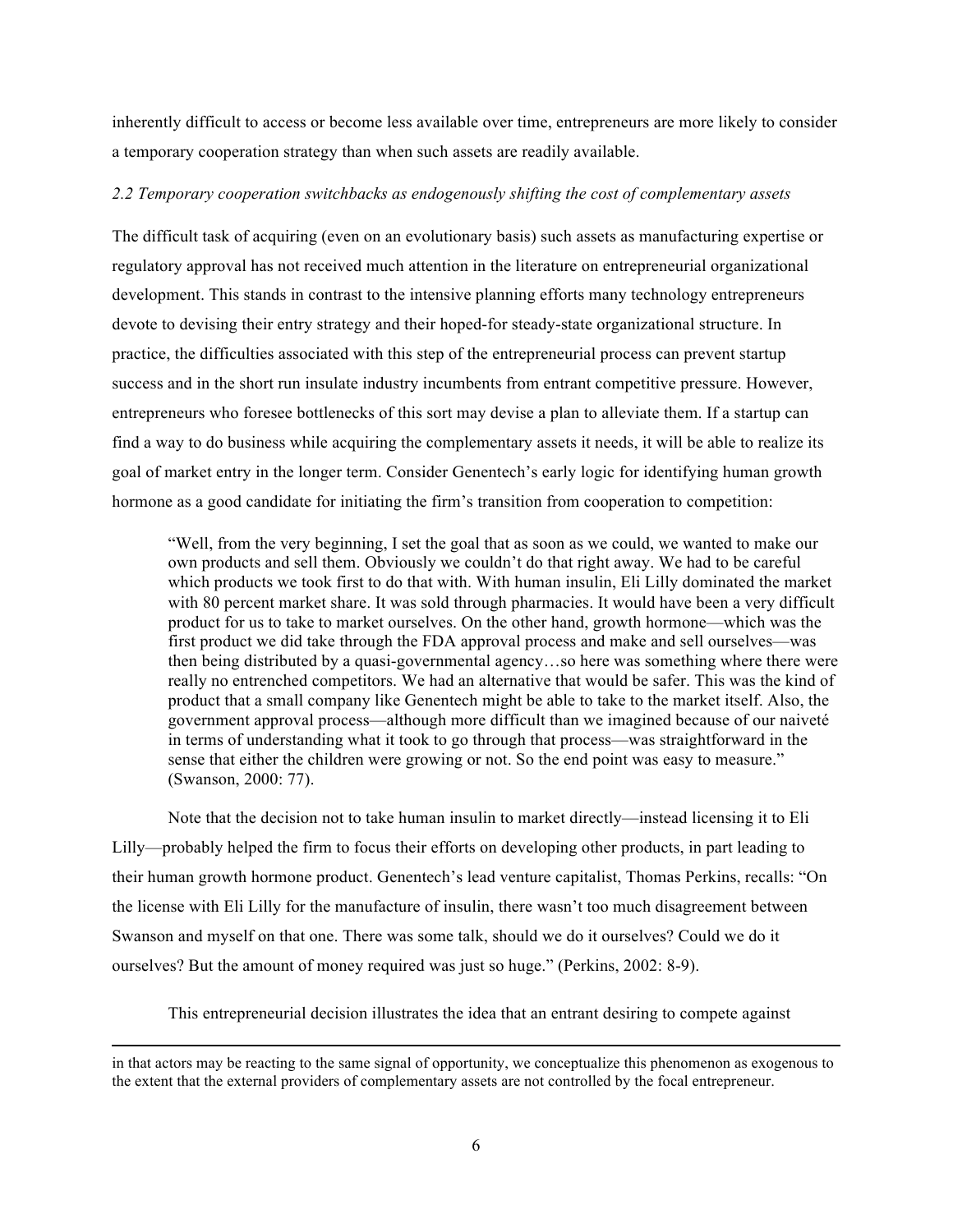incumbents may be initially blocked from doing so by its high cost of complementary asset acquisition, and therefore be forced to adopt a cooperative commercialization strategy. If it succeeds in lowering those costs by acquiring expertise, however, it can then switch to its ideal commercialization mode of competing against incumbents. In doing so the firm executes a *temporary cooperation switchback*: cooperating initially while learning from partners and developing complementary assets, then later switching to a competitive strategy. Note that here the firm does not prefer cooperation but undertakes it only temporarily as a step towards its desired strategy of competing with incumbents. Pisano (2006: 87) reports on the evolving commercialization approach of Genentech in the early 1980s:

"Genentech quickly broadened its research portfolio to include an array of products. Its first annual report (1980) disclosed R&D programs in insulin (with Lilly), growth hormone (with Kabi Vitrum), thymosin alpha-1, leukocyte and fibroblast interferon (with Roche), and bovine growth hormone (with Monsanto). By 1984 the company's R&D portfolio had expanded significantly to include a broader range of therapeutic areas (tissue plasminogen activase; alpha-, beta-, and gamma-interferons; tumor necrosis factor; and factor VIII), animal health products (e.g., a footand-mouth disease vaccine), enzymes for food, chemical, and consumer applications (via a joint venture with Corning), instrumentation (in collaboration with Hewlett-Packard), and diagnostics (in collaboration with Baxter-Travenol)."

This suggests that 80% (four out of five) of Genentech's products in 1980 were commercialized cooperatively, whereas in 1984 the firm pursued joint commercialization for only 38% (three out of eight) of new products. This transition was surely aided by funds raised in the firm's initial public offering in 1980, but the shift may also stem from the learning afforded by early joint commercialization efforts.

Genentech was not alone in early reliance on cooperation followed by product market entry. We analyzed 169 U.S. biotechnology firms that completed an IPO, finding that once past the sample median age (7 years), they were only half as likely to enter into alliances or joint ventures (controlling for funding and patents) and also about 20% more likely to terminate existing alliances (controlling for alliances entered). These suggestive results, available from the authors, are consistent with the idea that many successful biotechnology firms initially license and later switch to self-commercialization. A temporary cooperation switchback may be a route by which startups can eventually realize their ideal strategy of competition. However, this two-stage plan may not be worthwhile if the costs of the temporary, non-ideal strategy outweigh the expected value of eventually achieving the ideal strategy. In the next two sections, we explore prerequisites and risks of a temporary cooperation switchback.

### *2.3 Bargaining power and temporary cooperation*

Given that the purpose of cooperating initially is to learn the skills and capabilities necessary to develop complementary assets, the cooperative agreement must be structured so that the entrepreneur has the opportunity to glean the necessary information. For example, a biotech startup may need to retain rights to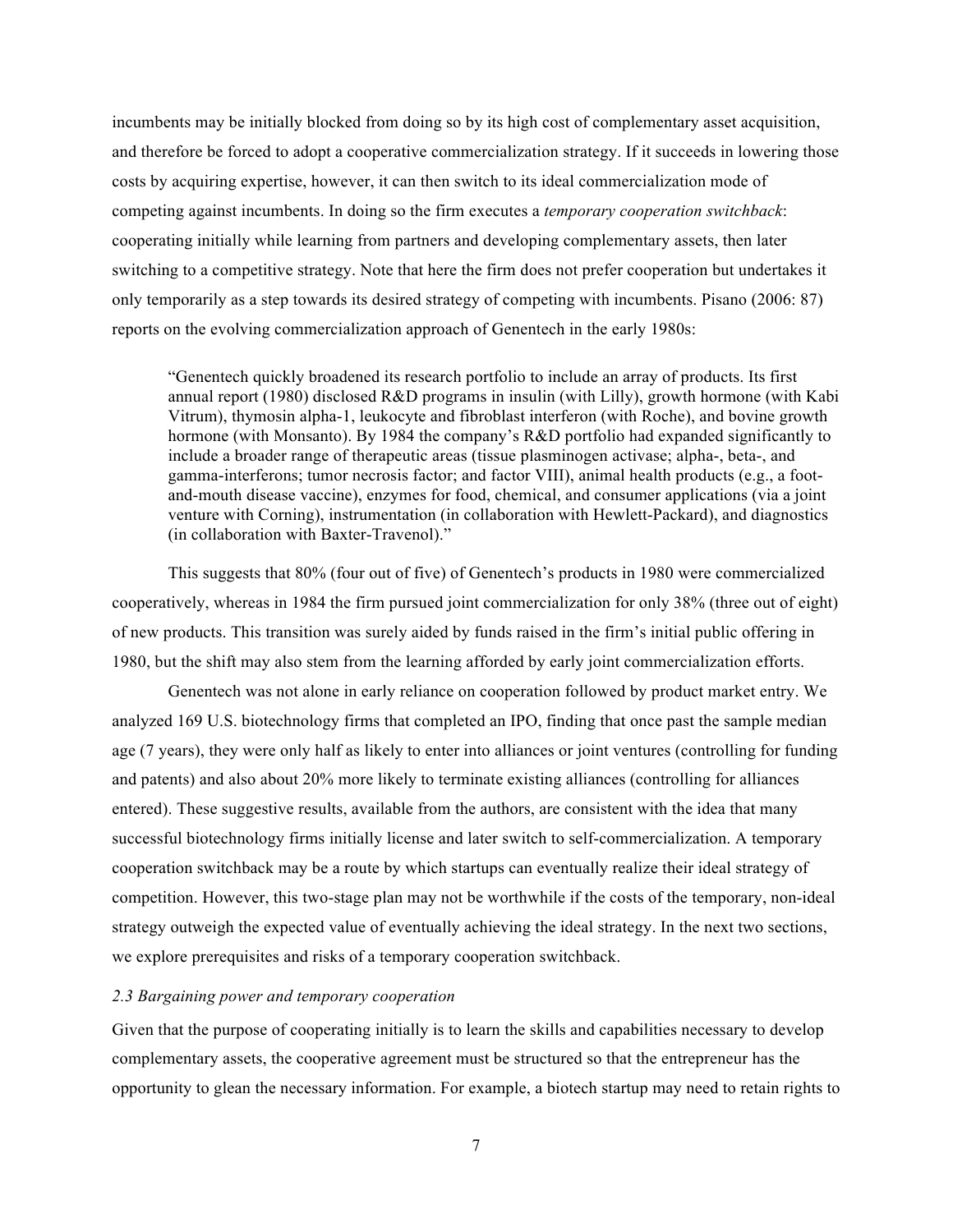participate in the marketing of the product as well as in clinical trials if it is to bring complementary assets in-house eventually. An incumbent may be reluctant, however, to structure a cooperative agreement that could enable a future competitor. If the startup signs a licensing agreement that keeps it "at the bench" without any customer contact or exposure, its temporary cooperation switchback may be thwarted and it may remain permanently in cooperation mode. Thus entrepreneurs seeking to develop complementary assets, including expertise and brand recognition, may need bargaining power in order to negotiate successfully with a licensee for these advantages.

One source of bargaining power is the (perceived) value of the innovation itself. The more valuable the license opportunity appears, the more willing potential licensees will be to involve the entrepreneurial firm in the commercialization process. Independent of the innovation's objective value, therefore, the entrepreneur may be able to increase its perceived value by seeking press coverage and otherwise raising the profile of the technology. Alternatively, a less well-known entrepreneur might try to affiliate itself with prominent partners including highly-visible venture capitalists—possibly accepting a less attractive financial arrangement in exchange for the status tie (Hsu, 2004). Either of these steps may increase the number of potential licensees and thus afford the entrepreneur additional bargaining power.

An entrepreneur who cannot obtain greater bargaining power based on perceived value or prestige may, out of necessity, consider accepting lower short-term revenues in exchange for participation rights, which will at least generate the assets and capability to pursue a switchback strategy later. If unsuccessful at any of these approaches, however, the entrepreneur may have to give up the switchback plan and be satisfied with a permanent cooperative strategy. If cooperation is not attractive in the long term, the entrepreneur may forego commercializing the innovation entirely.

#### *2.4 Costs and risks of temporary cooperation switchbacks*

For a firm that has temporarily cooperated and now wishes to execute the second half of the switchback strategy, the change from cooperation to competition may be organizationally disruptive. Compared to the relatively focused scope of operations needed to maintain cooperative commercialization, entering the market requires greater organizational complexity involving not only new units and functions related to marketing, sales, and distribution, but also the managerial coordination required to make these new units and processes work together with existing organizational elements and with each other. In all of this there is significant potential for difficulty and even failure. Aggarwal  $\&$  Hsu (2009) find that even slight strategic shifts within a mode of cooperative commercialization are associated with negative valuation consequences in a sample of biotech firms, arguably due to disruption in organizational routines and structure. Success in this transition depends on both well-planned acquisition of complementary assets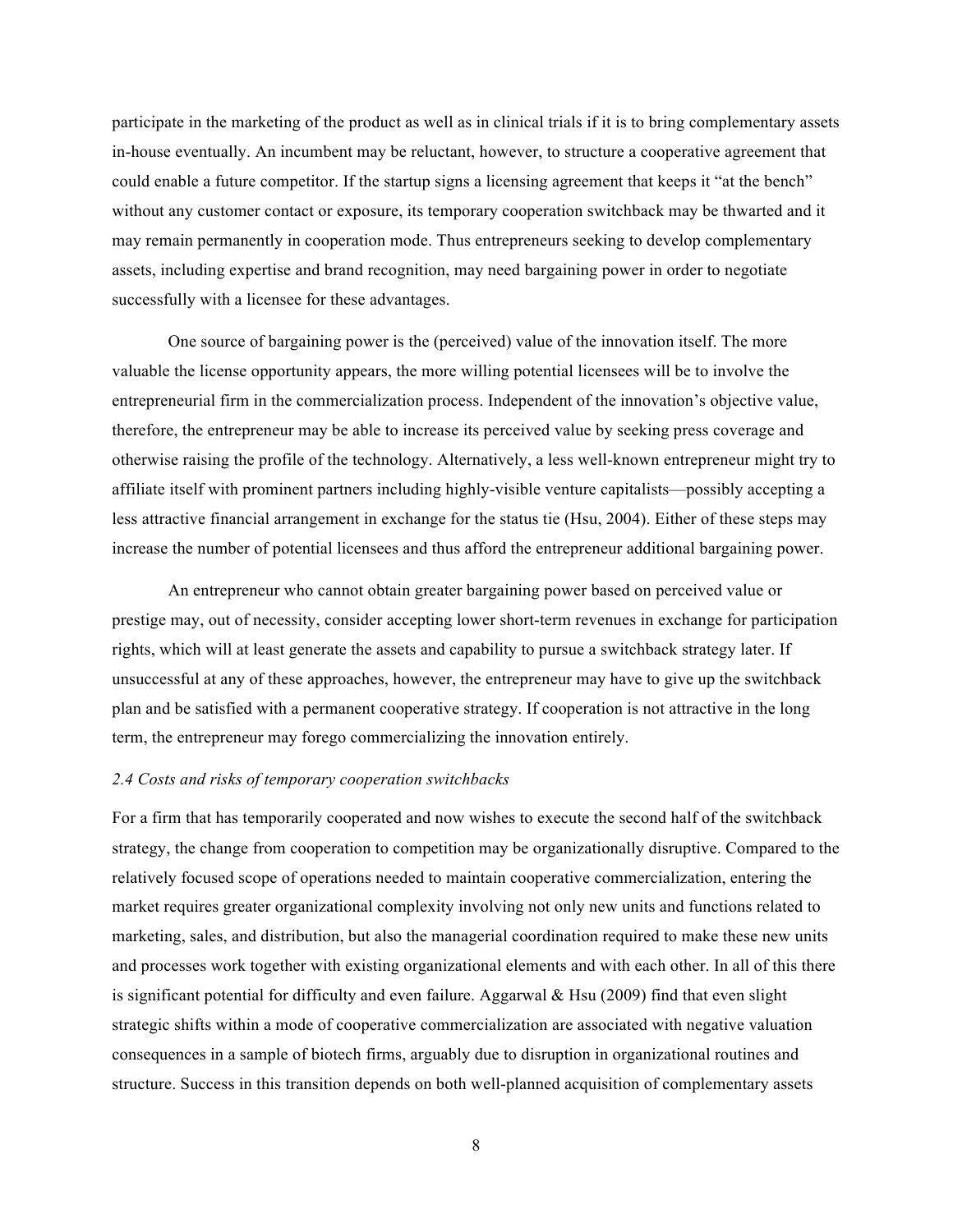and operational adaptability.

Even with strong market entry expertise, a firm planning or completing a temporary cooperation switchback must realize, as Arora & Gambardella observe, that "licensing creates competitors" (2009:781). The resulting competition is not limited to the profit-dissipation effect; rather, current downstream partners, who were essential (and carefully nurtured) during the cooperation stage of the strategy, may now become product-market competitors. Particular risks include the loss of revenue as former partners defect and before product-market revenue ramps up. As an example, speech-recognition software developer Nuance Communications expressed concerns when announcing a switch from cooperation to competition. A trade journal article noted that in "a strategy shift which the company admitted carried short-term 'revenue risk,' the company is shifting to more direct sales and to selling products that will put it in competition with some of its partners" (Meisel 2002: 23). In the same article, Nuance CEO Ron Croen acknowledged that the switch "may result in some sales that would otherwise go to partners."

Some of Nuance's difficulties in executing a temporary cooperation switchback arose from trying to switch strategies for a single product. Given that most licensees will demand exclusivity, the sort of channel conflict Nuance experienced may be inevitable for single-product companies unless they achieve a limited or non-exclusive agreement. By comparison, Genentech experienced less friction because it executed the switchback over a series of distinct innovations. Its decision to "make and market" human growth hormone avoided channel conflict because its previous licensing agreement with Eli Lilly addressed only synthetic insulin. In sum, a temporary cooperation strategy is more smoothly realized over a sequence of innovations that do not overlap in terms of cooperation partners or addressable markets.

A final hazard of the temporary cooperation switchback is that the first stage of the strategy exposes the innovator to expropriation risks. Depending on the negotiated scope of the collaboration, interorganizational interaction can be a source of permeable organizational boundaries. Scientific personnel may be exchanged, leading to knowledge flow between alliance partners—whether intended or not (Gomes-Casseres, et al., 2006). While there are a variety of contractual and non-contractual mechanisms for limiting knowledge leakage across organizational boundaries, these mechanisms are imperfect. The risk of adverse consequences is heightened given that startup innovators typically are not as well equipped as established industry incumbents for dispute resolution, having fewer resources and less experience with litigation. Both in the shaping of the agreement and in the ongoing management of the collaboration, an innovator entering a temporary cooperation agreement must work to prevent leakage of critically sensitive expertise in order to succeed later in the second stage (i.e., competing).

#### *2.5 Temporary cooperation switchbacks: implications for incumbents*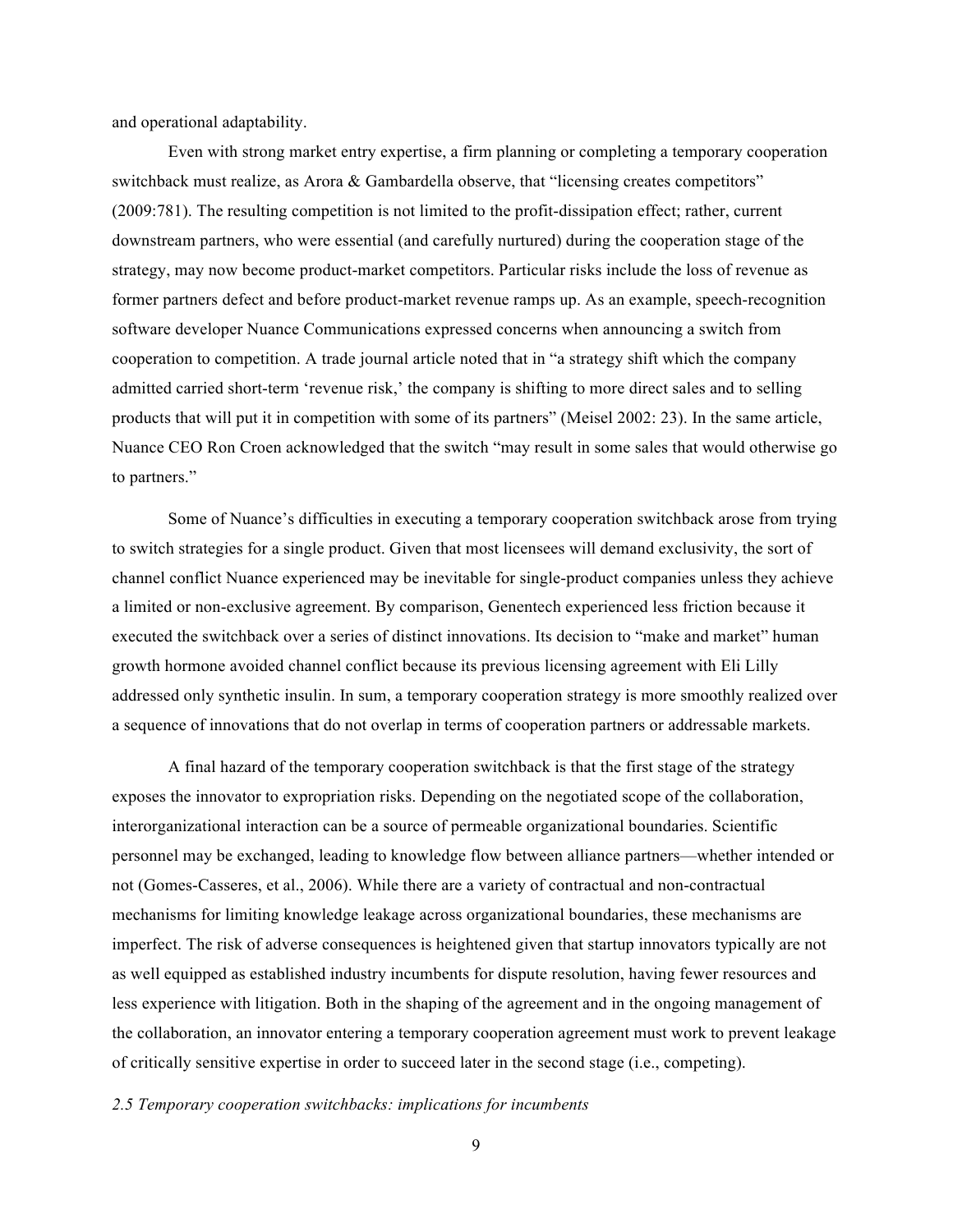Determining the incumbent's optimal method of engaging with a new venture in the case of a temporary cooperation strategy is nontrivial, especially if the entrepreneur is coy regarding long-term plans to eventually compete in the product market. Even if the founders of a startup are themselves committed to cooperating, professional investors may later install new management with different ideas (Hellmann & Puri, 2002), resulting in an unforeseen switch to self-commercialization. Assessing this potential threat and weighing it against the possible benefits of accessing startup innovation is a significant challenge.

An incumbent who chooses to proceed may optimally insist on exclusivity, either of long duration or wide industry scope, as well as technology advancement grant-back clauses in order to avoid enabling a direct competitor. $8$  The incumbent may also avoid co-marketing or other arrangements by which the startup could seek to enable a self-commercialization strategy. Yet some transmission of tacit knowledge may be inevitable, since joint commercialization often involves exchange of personnel and/or allocating personnel from each side to the joint effort. Employee non-compete agreements are difficult to enforce in some states, particularly California, and can motivate employees to move to a non-enforcing state (Marx, et al., 2015). Thus if either firm is based in a non-enforcing state, incumbents may be at risk of their technology supplier attempting to hire away personnel.

*\* \* \**

Figure 1a shows a decision tree in which the entrepreneur aspires to enter the product market but finds that such a strategy is infeasible due to underdeveloped complementary assets. If such assets are not available via a market transaction (such as in the case of outsourced semiconductor manufacturing or contract-based clinical trial management), two conditions will help enable a temporary cooperation switchback: adequate enterprise bargaining power to structure a cooperative arrangement to enable learning, and contained financial and organizational costs associated with entering the product market.

# [Figure 1a about here]

# **3. Using a Temporary Competition Switchback to Reduce Partner Uncertainty**

!!!!!!!!!!!!!!!!!!!!!!!!!!!!!!!!!!!!!!!!!!!!!!!!!!!!!!!!!!!!

A technological innovator may find it difficult to strike a cooperative commercialization agreement because would-be licensees doubt the value of the technology until it has been demonstrated in the market. They may be skeptical, first, as to whether the technology functions as promised, and second, whether customers will find it useful. Both sources of doubt can lead to not only asymmetric uncertainty, where the innovator knows how well the innovation performs but the potential cooperation partner needs

<sup>&</sup>lt;sup>8</sup> A longstanding theoretical literature in industrial organization economics analyzes the relationship between technology licensing on the one hand and current and future R&D incentives and product market competition on the other (e.g., Katz & Shapiro 1985; Gallini & Winter, 1985; Choi, 2002).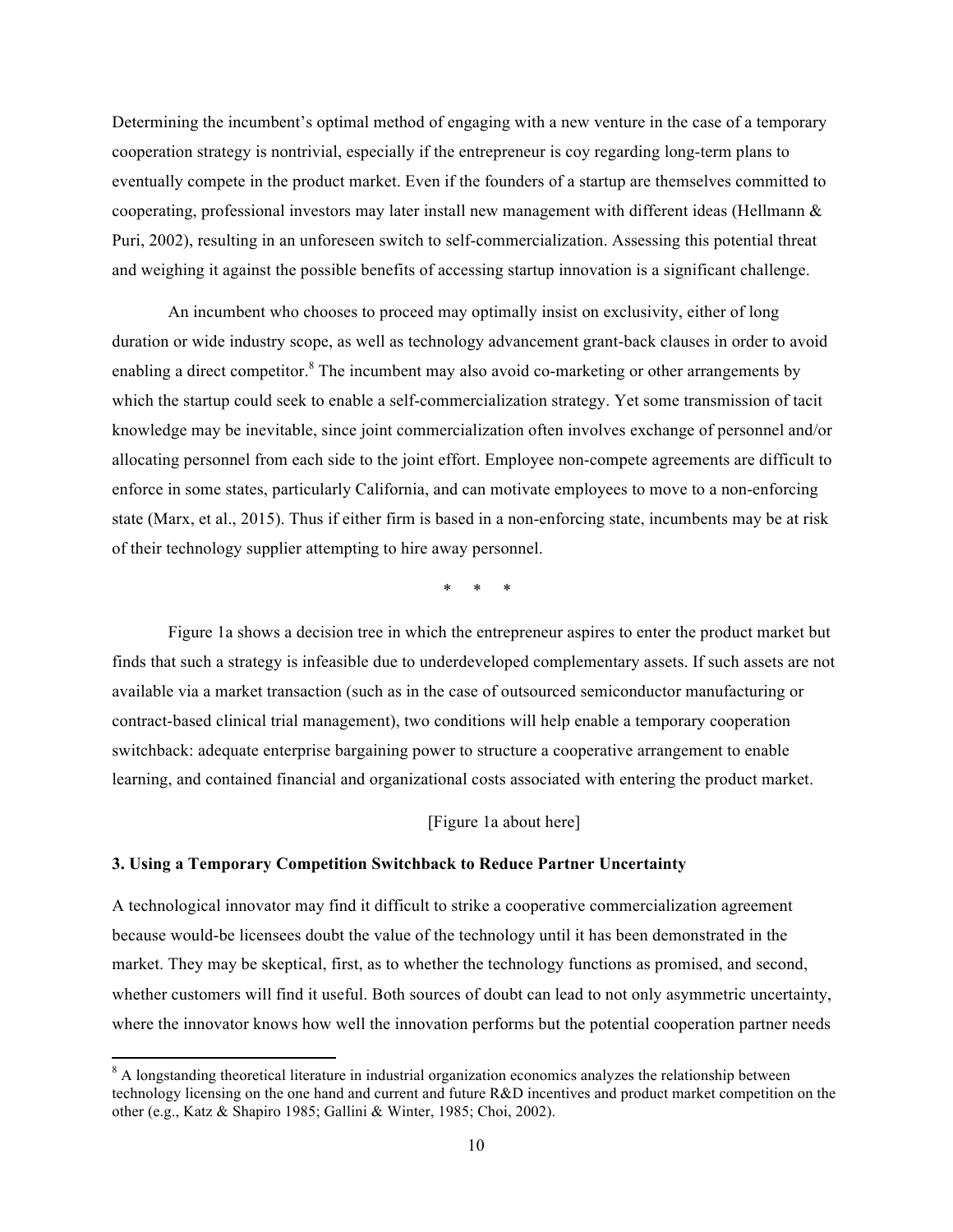to be convinced, but also symmetric uncertainty, wherein neither party is sure of the value.

Asymmetric uncertainty about the value of an innovation can dampen the market for cooperative commercialization, as scholars have long recognized (e.g., Caves, et al., 1983). Gallini & Wright (1990) propose to solve the "lemons" problem with contingent licensing contracts of small up-front fees followed by substantial royalties. The effectiveness of such contracts in obviating technical uncertainty may depend on the nature of the complementary assets required to bring the innovation to market. If the licensee is primarily a reseller providing marketing and sales channels, its costs may be largely limited to the license fee. If, however, the complementary assets are more substantial, for example requiring significant elaboration or integration, then an up-front license fee is only a small part of the licensee's costs. Bhattacharya, et al. (1998) show that when faced with multiple competing innovations, the wouldbe licensee can choose to pursue a parallel development path by creating two (or more) versions of the end-user product with each optimized for one of the competing innovations, or to "overdesign" a single end-user product so as to accommodate alternatives. Either path can be worthwhile if the expected value of the innovation is high enough, but the very uncertainty underlying this calculation, coupled with the costs of parallel development or overdesigning, may lead the potential licensee to simply delay integrating the new innovation, perhaps while waiting for an industry standard to emerge (see section 3.1 below).

Symmetric uncertainty, in which neither the innovator nor the potential licensee is sure of the value of the technology, may likewise complicate cooperative commercialization. Symmetric uncertainty may arise either because the most valuable application(s) for a new technology are not immediately obvious, or because quality cannot be reduced to a simple metric such as the speed of a CPU. For "experience goods" in particular, even a technically successful innovation can encounter unpredictable rates of consumer adoption due to factors outside the innovator's control. Consider the case of smartphone operating systems, where end-users may prefer one over another based not only on its inherent quality but also on the availability of third-party applications. As of the end of 2009, Nokia, Google, Microsoft, and Palm all offered smartphone operating systems and had market shares of 46.9%, 7.5%, 8.7%, and 4.6% respectively. <sup>9</sup> Given Nokia's powerful position it might have seemed a natural choice as a partner. However, its market share had declined precipitously over the preceding year. In light of these visibly declining numbers for Nokia's Symbian OS and the roughly equal levels of market share for Android, Windows Mobile, and PalmOS, both OS providers and handset manufacturers faced uncertainty regarding the value of these innovations. The difficult decision of which system to support could not be resolved on the basis either of technical merit or of the market data then available.

<sup>9</sup> Gartner Q4 2009 report, http://www.gartner.com/newsroom/id/1543014.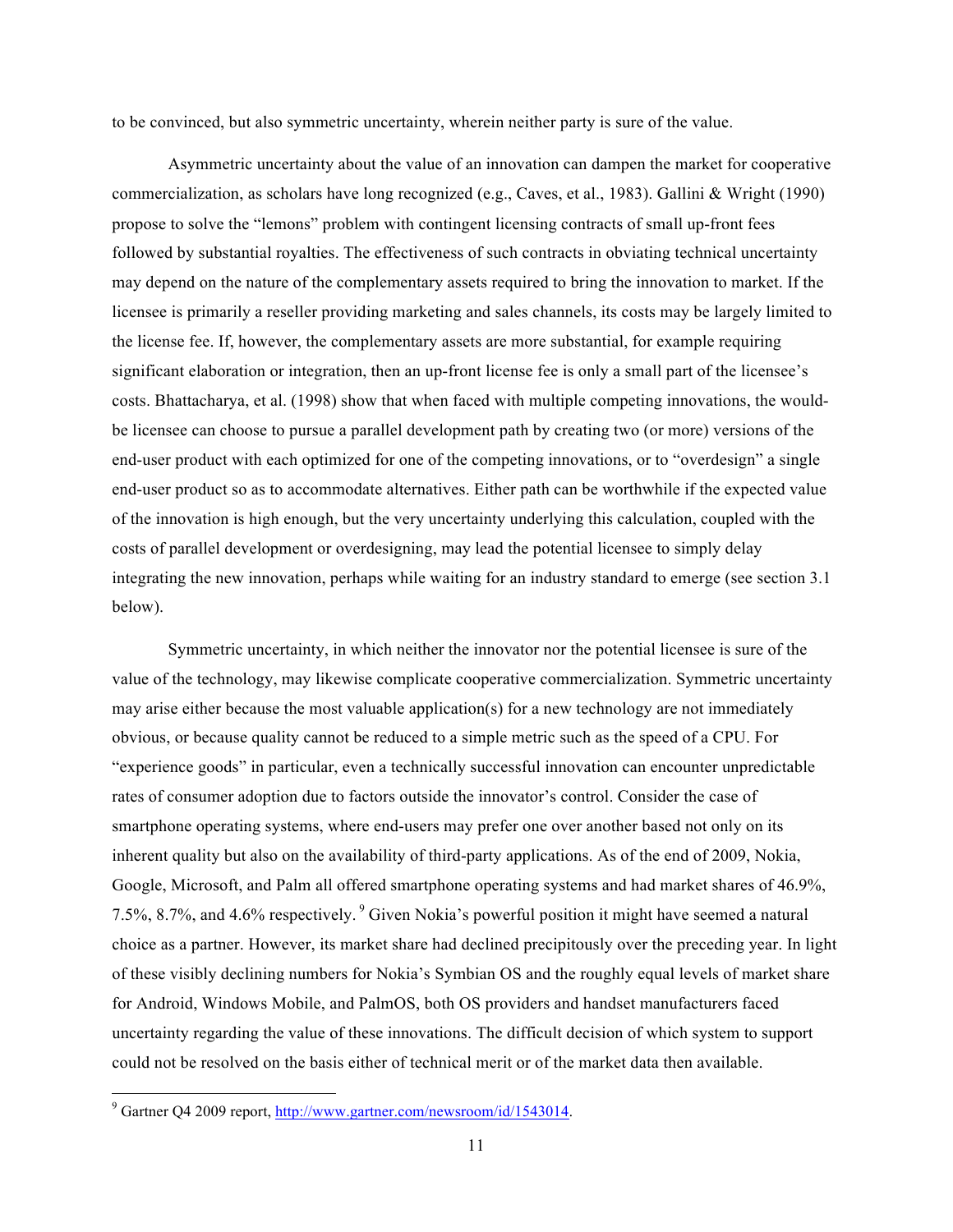As in the case of asymmetric information, it might seem that contingent contracts could facilitate markets for a new technology. In theory, a handset manufacturer could hedge its bets and simply incorporate each of the competing operating systems, following the two paths mentioned above of either parallel development or overdesign as described by Bhattacharya, et al. (1998). Although there are cases where this investment proves to be worthwhile, many would-be licensees will decide otherwise. Technology entrepreneurs may hesitate to build a commercialization strategy on incumbents' willingness to in-license multiple unproven technologies just in case the focal entrepreneur's approach eventually proves superior. Uncertainty regarding the value of technology therefore makes it difficult for entrepreneurs to pursue a cooperative strategy.

### *3.1 Dynamics of partner uncertainty mitigation: Exogenous factors*

As in the case of complementary assets, the value of the technology may shift. By this we do not mean that the value of the technology will be better understood or appreciated; rather, that its value to potential partners may change for reasons having nothing to do with the innovator. Demand for the innovator's product may increase or decrease as a result of the growth or disappearance of technologies with which it would be used, or the appearance in the market of a proof-of-concept product may reveal latent demand for products that are similar but more mature, reliable, versatile, etc.

Such exogenous shifts may be particularly prevalent at the resolution of a pre-paradigmatic industry lifecycle stage. As originally formulated by Utterback & Abernathy (1975), technological progress often occurs in two periods. In the first, "pre-paradigmatic" stage, there is no generally accepted design concept for a product category; a variety of approaches may exist in the marketplace, and performance criteria may be ill-defined. In the second, convergence on a dominant design will raise the value of the innovator's focal technology depending on whether it is selected in the market—or, conversely, lower the value of the focal technology if it is not selected. Even if the focal innovation is technically superior, it may not be selected due to political considerations or standards-setting bodies. An entrepreneur may attempt to influence the outcome of these deliberations but seldom has much power.

#### *3.2 The temporary competition switchback as an endogenous resolution to uncertainty*

Given the static orientation of prior work on commercialization, the above challenges might suggest that uncertain technologies might never succeed in being licensed. While in rare cases technology uncertainty might be exogenously resolved, more often it is up to the innovator to reduce skepticism on the part of potential partners. While we concur with Arora & Gambardella's (2010: 789) observation that "the value of a technology is gradually revealed as time elapses," little progress will be made if the invention remains ensconced in the research lab. The entrepreneur's more likely path to eventually securing a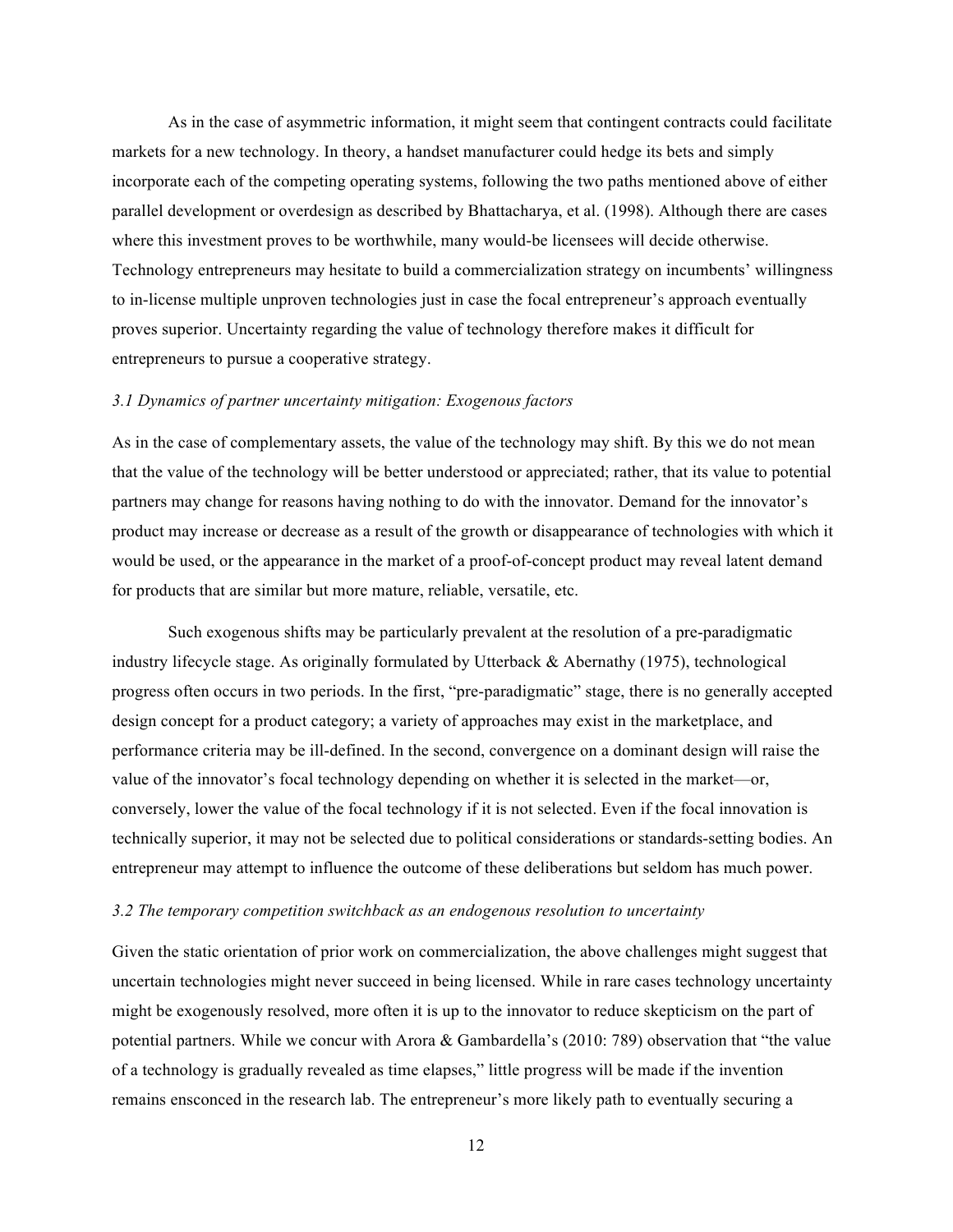cooperative arrangement may, ironically, be found in temporarily entering the product market.

The early history of Research in Motion's wireless email technology highlights the role of a *temporary competition switchback* in eventually enabling its ideal commercialization strategy of cooperating with partners. Company executives have stated: "from the beginning, RIM's goal was to build a middleware platform for mobile e-mail that was compatible with multiple devices, applications, networks, and protocols" (Frankel, 2005). However, for the first several years of its existence RIM did not license its wireless-email technology because it found that in its current state of development, lucrative licensing partnerships were not available. As co-founder and co-CEO James Balsillie explains: "[There] was really a lack of interest, in the rest of the market, to work with us until we became a standard" (Frankel, 2005). Although RIM's ideal strategy was to cooperate with partners, it came to the decision to directly enter the product market instead (McNish & Silcoff, 2015:39):

"After developing programming tools for users to write applications for Mobitex, RIM wrote software for Mobitex users as well, including a wireless e-mail gateway service called RIMgate. But software didn't bring in much revenue; there weren't many wireless data customers, and they weren't willing to pay much for it. 'You learn a lot of sobering things' trying to sell software, Balsillie told a trade publication in 1995. Lazaridis and Balsillie believed RIM would have to start making its own hardware if it was to ever be more than a marginal player. "

The result of this temporary competition strategy was the BlackBerry device, which became ubiquitous during its period of market preeminence. What had been intended as a behind-the-scenes wireless messaging platform became a complete off-the-shelf system marketed directly to the consumer. As Somaya, et al. (2011: 51) recount, "In the early days, the BlackBerry service was unique in that RIM provided everything needed to make it work: the device itself, the software that made it run, the servers that routed e-mail from the wired network, and the airtime that RIM leased from mobile-phone carriers. In other words, RIM adopted a highly integrated organizational model, which enabled the company to retain control over and coordinate all aspects of its service."

From the theoretical standpoint of the switchback model it is important to note that even if potential partners had not doubted the technical feasibility of wireless email in general, RIM's predicament was still shaped in part by the fact that the technology was arguably in a pre-paradigmatic technology lifecycle phase in which no solution had been widely adopted. Other companies including Motorola had attempted to sell email-enabled pagers, but no dominant design had emerged. Downstream incumbents had little incentive to gamble on RIM's standard by investing in the specific hardware designs that would be required in order to build on that standard. Entering the product market generated consumer demand for its Blackberry devices, and Blackberry Enterprise Servers were sought out by corporations eager to host their own secure wireless email. But as Balsillie recounts, the development of an integrated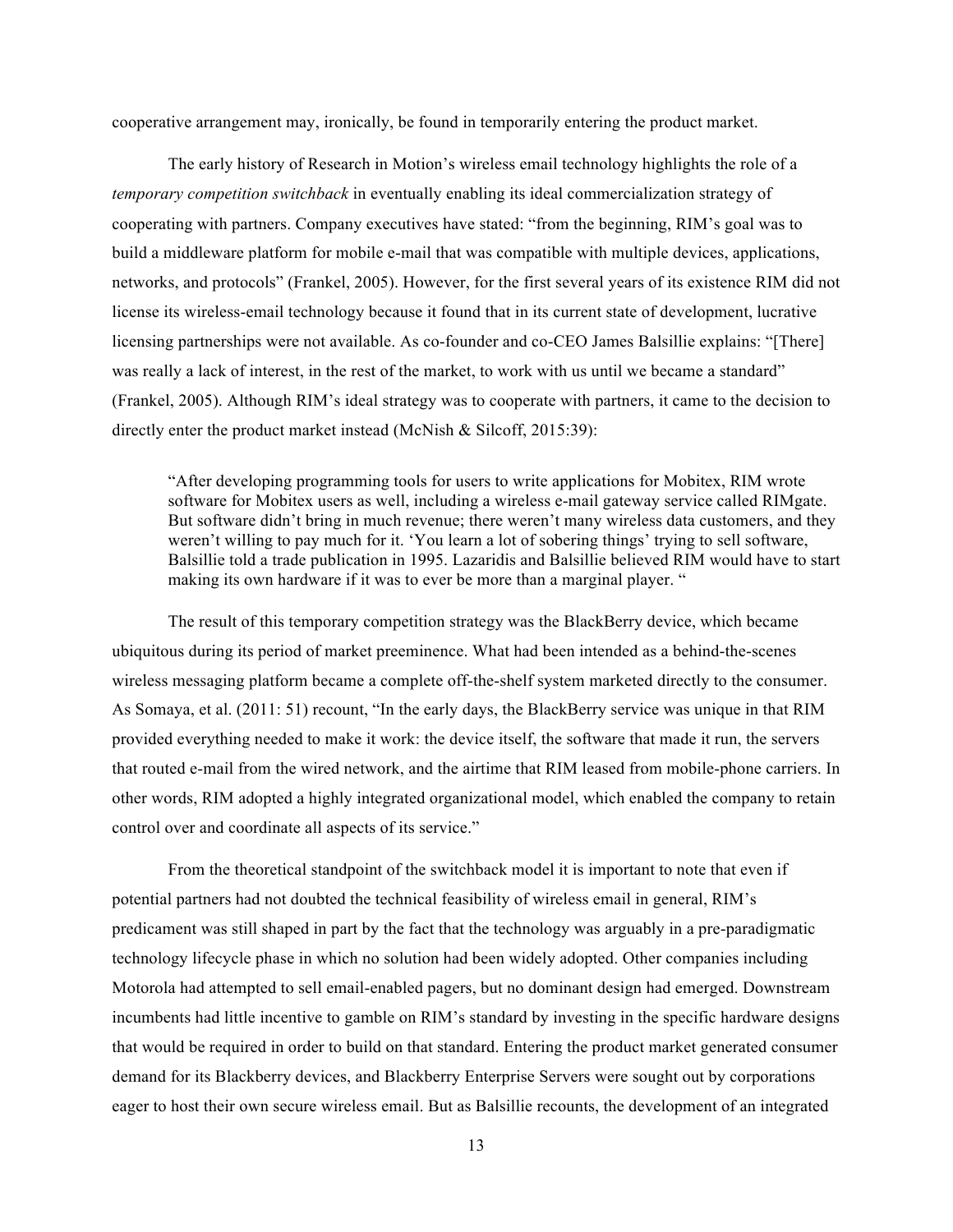system was a means to get the original innovation sold, rather than an end in itself: "People thought we made money on handsets. It was all services money" (Jackson, 2015).

Likewise, RIM's shift away from competing directly in the product market took place gradually and deliberately. At first, RIM resold airtime from carriers but in the summer of 2000 reversed course and allowed carriers to sell the device directly to consumers. Leveraging carriers' sales and distribution channels as well as marketing muscle—complementary assets it did not have at the same scale—is credited with fueling RIM's dramatic revenue growth in the next few years. Finally, in late 2002 RIM began to cooperate more fundamentally with incumbents by allowing companies like Nokia to integrate its wireless-email technology into its own devices. Said Balsillie, "By offering to license, RIM was able to access the innovative resources of the entire industry…leaving [it] able to focus on what it did best: wireless e-mail. We are a middleware. And that's a really useful place to be. A lot of people seem to be agreeing with us by buying our products and partnering with us" (Frankel, 2005).

The RIM example shows how temporary competition can enable an innovator to eventually implement its desired cooperative strategy even when the pre-paradigmatic nature of its technology discourages potential partners from engaging.<sup>10</sup> The RIM case primarily deals with the symmetric uncertainty inherent in the pre-paradigmatic phase. However, temporary competition can also be useful given asymmetric information. One such example involves the market for wireless telephone calls, where in the 1980s the time-division multiple access (TDMA) protocol had been widely deployed. TDMA delivered clear cell-phone connections because a single frequency was not simultaneously used for more than a single conversation. Qualcomm then introduced the code-division multiple access (CDMA) protocol, which promised higher network efficiency by handling multiple calls on the same frequency at the same time and managing the interference between them. However, Qualcomm found it difficult to convince handset and base-station manufacturers to sign on because they did not believe CDMA would work. Qualcomm thus decided to enter the product market by building its own CDMA-enabled handsets and base stations and only years later divested these less profitable businesses in favor of higher-margin licensing of CDMA. Said co-founder Andrew Viterbi (2012): "It was essential to produce the infrastructure as well as the handsets…to convince the carriers that CDMA was indeed a workable

 $10$  RIM's recent struggles might cast doubt on the switchback approach. However, perhaps RIM's mistake was rather that it clung too long to the competitive phase of the strategy—even after its BlackBerry had been outpaced by smartphones from Apple and Google. RIM might have alternatively unbundled its popular BlackBerry Messenger (BBM) and licensed it to other platforms before messaging tools like WhatsApp became popular. In fact Balsillie indicates such an intention: "The BlackBerry Storm had a 100% return rate…I knew we couldn't compete on highend hardware anymore. I wanted us to open up BBM after the Storm to keep that revenue up" (Jackson, 2015).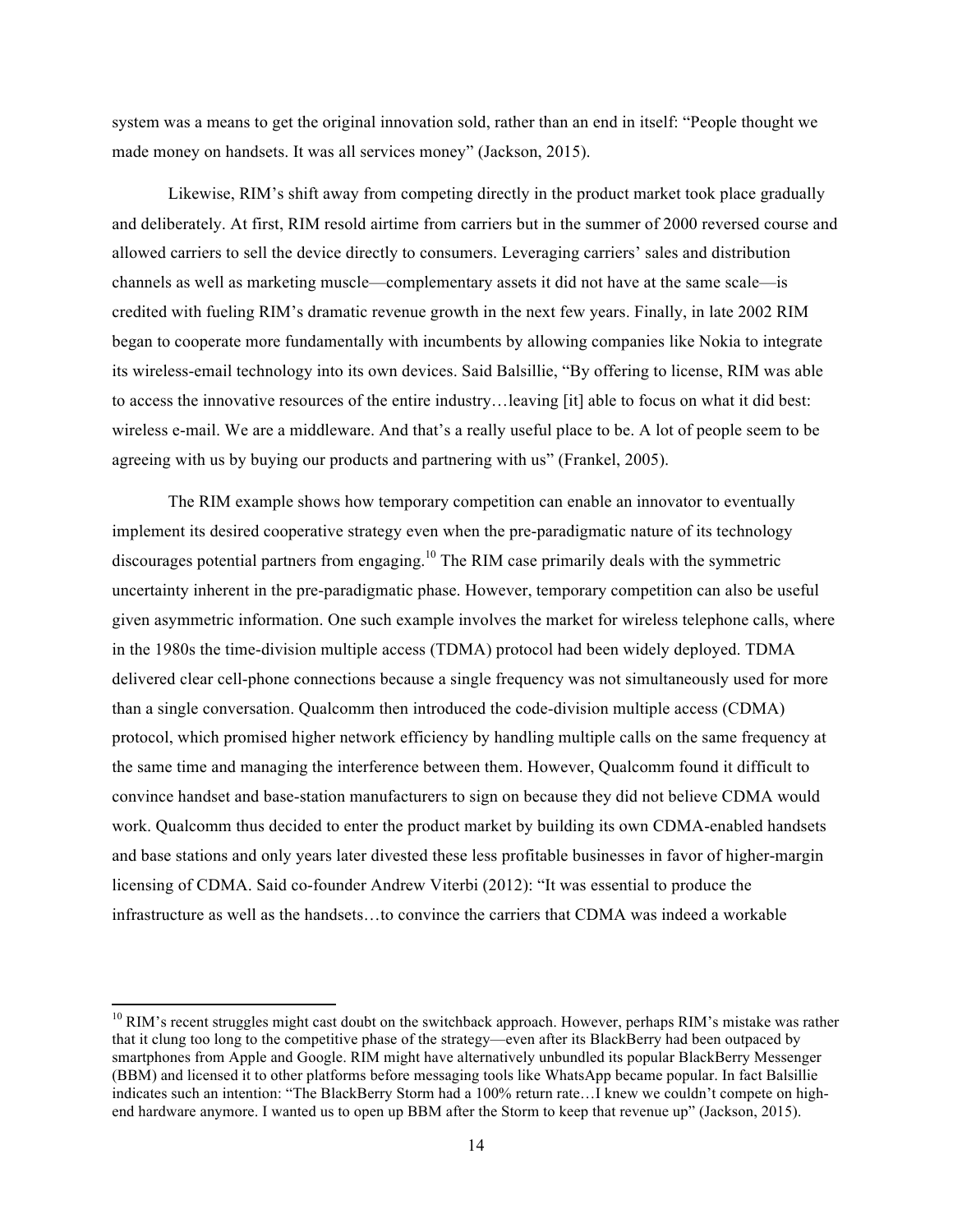technology...there were many skeptics."<sup>11</sup>

Such challenges are especially common to "disruptive" technologies (Christensen, 1996), so named in part because they surprise incumbents who dismiss them as too radical or as serving unattractive customers and having little value. We suggest that as long as market verification is lacking, innovations with these less appealing characteristics would be better referred to as "potentially disruptive" technologies which, in the context of our discussion of commercialization strategy, may represent unpromising paths and thus be difficult for entrepreneurs to out-license. Marx, et al. (2014) show that entrants in the speech recognition industry who offer potentially disruptive technologies are more likely to compete in the product market, later switching to cooperation with incumbents. Because potentially disruptive technologies initially perform poorly in comparison to existing solutions and may take radical approaches, incumbents are disinclined to cooperate. Entering the product market can help an entrant facing uncertain assessments of its technology in two primary ways.

First, deploying the productized technology to actual customers can improve the technology itself as feedback flows back to the inventors. This was particularly important in the speech recognition industry as entrants iterated their technologies to the point where they outperformed existing technologies. Innovations which up to that point had been seen as only potentially disruptive (and therefore unattractive licensing candidates) became truly disruptive. Once potential impact is recognized, uncertainty (both symmetric and asymmetric) is reduced. Thus in this industry, temporary entry into the product market facilitated improvements that eventually enabled the ideal cooperative commercialization strategy.

Second, customer adoption combined with positive press can ameliorate uncertainty, whether asymmetric or symmetric. With Qualcomm we see asymmetric uncertainty: the inventors were confident that CDMA would improve bandwidth utilization without sacrificing call quality, but potential OEMs were not convinced until the company manufactured its own handsets and base stations to prove that the call quality was acceptable to the mass market. For RIM, in contrast, the uncertainty regarding customer adoption of wireless email existed on both sides, and so the company was not able to successfully license its wireless-email technology until after the success of its end-consumer BlackBerry product.

### *3.3 Bargaining power as a motivation for the temporary competition switchback*

!!!!!!!!!!!!!!!!!!!!!!!!!!!!!!!!!!!!!!!!!!!!!!!!!!!!!!!!!!!!

In discussing uncertainty we have considered the situation in which the innovator is eager to cooperate, but the potential partner is reluctant. We now turn our attention to temporary competition switchbacks

 $11$  As a contrast in the semiconductor context, consider the commercialization strategy of ARM Holdings, the reduced instruction set computing (RISC) architecture firm. ARM has sustained its licensing revenue model since its inception, in part because its chips are meant to be customized by downstream clients and do not face the same level of technical uncertainty and potential information asymmetry associated with the Qualcomm example.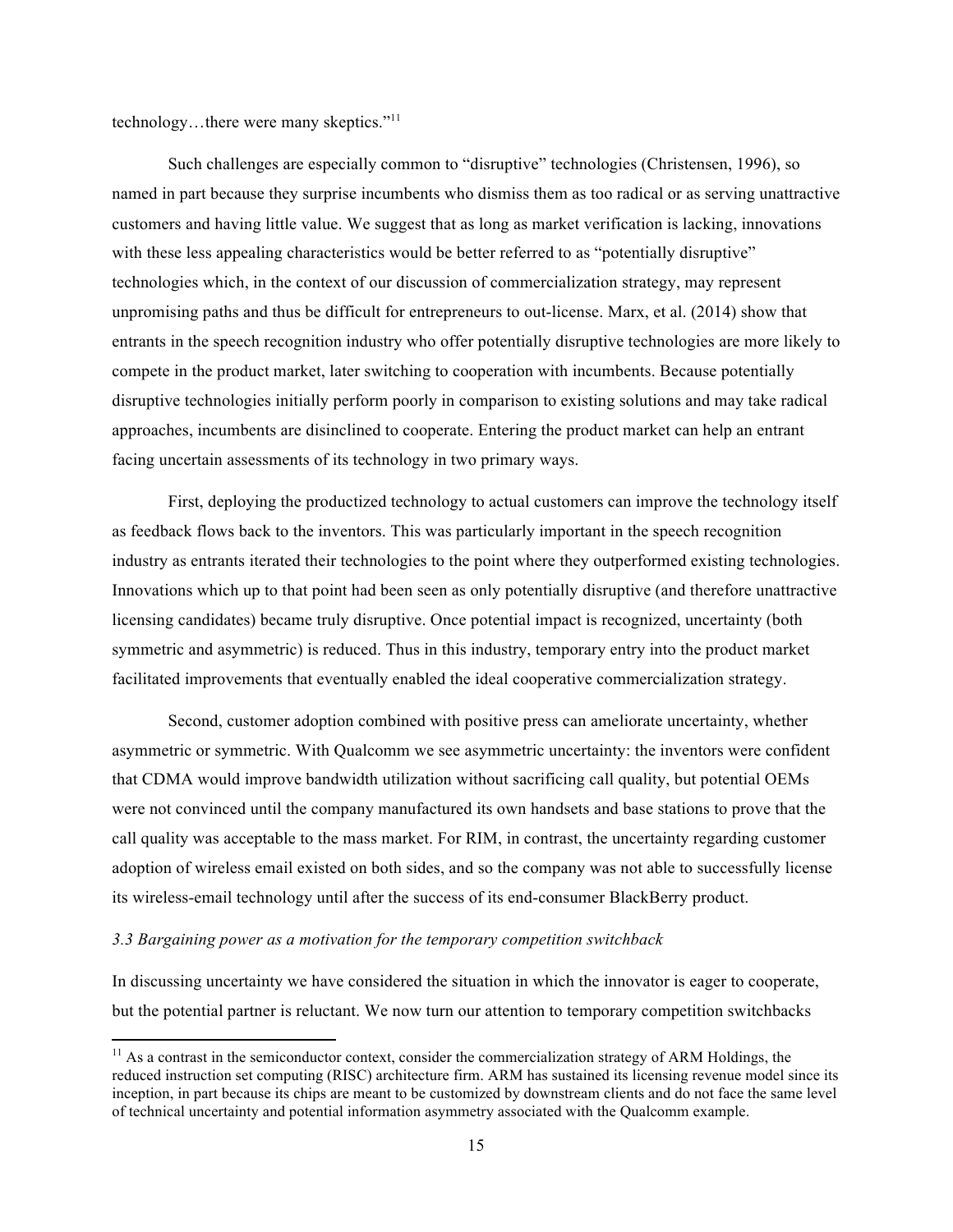resulting from the converse situation: the innovator wishes ideally to cooperate with an incumbent and has identified a potential partner interested in such an arrangement, but the innovator hesitates to take this step out of a fear that it will get the worst of the bargain. In seeking to license an invention which has had no chance to receive market validation, a startup may have little leverage beyond the promise of the technology and therefore may not be well-positioned to successfully negotiate attractive cooperative agreements. Even worse, if the startup is largely unknown, its innovation may become merely an invisible component of the licensee's own offering—a component that the licensee can replace later with a component from another vendor without damage to its sales.

Executing a temporary competition switchback can counteract such difficulties. Prior work shows that the mere threat of self-commercialization can give innovators negotiation leverage (Gans & Stern, 2000), but *actually* entering the product market and thus gaining experience and reputation may further increase bargaining power. Direct sales serve as evidence of market validation and can additionally give the entrepreneur some financial cushion against which to negotiate. Furthermore, its brand may also then have value to a licensee who would otherwise seek to hide the startup's identity from the customer and render it silently replaceable with an alternative technology. In short, when the entrepreneur lacks bargaining power, a temporary competition switchback may constitute an improvement of the entrepreneur's outside option, or "threat point" vis-à-vis the commercialization partner.

A temporary competition switchback may also help to prevent expropriation of the invention if intellectual property rights have not yet been secured. Even when potential downstream licensees may be eager to cooperate, the risk of expropriation may suggest to the innovator that it is more prudent to wait until rights have been granted; however, the patent examination process can take several years. While an established firm with a large portfolio of innovations can focus elsewhere while waiting for the patent application to be examined, a startup is unlikely to enjoy such flexibility.

Consider FINsix Corporation, an MIT spinoff commercializing high-frequency power converters. FINsix converters enable eliminating the heavy "brick" attached to laptop power cords. Importantly, FINsix did not face substantial uncertainty regarding whether the technology would work. And since a power adapter is an individual customer decision not relying on extensive shared infrastructure, FINsix (unlike Blackberry) did not need to be adopted as a standard. Although CEO Vanessa Green originally considered licensing the technology to laptop manufacturers in order to accelerate distribution, she instead adopted an initial strategy of self-commercialization in hopes that doing so would eventually enable a cooperative strategy feasible, given the concern that the small startup—lacking market reputation, branding, revenue, or other assets—might not be able to negotiate attractive licenses early on (Green, 2013). Moreover, most of FINsix's patents are (as of this writing) still under examination at the USPTO,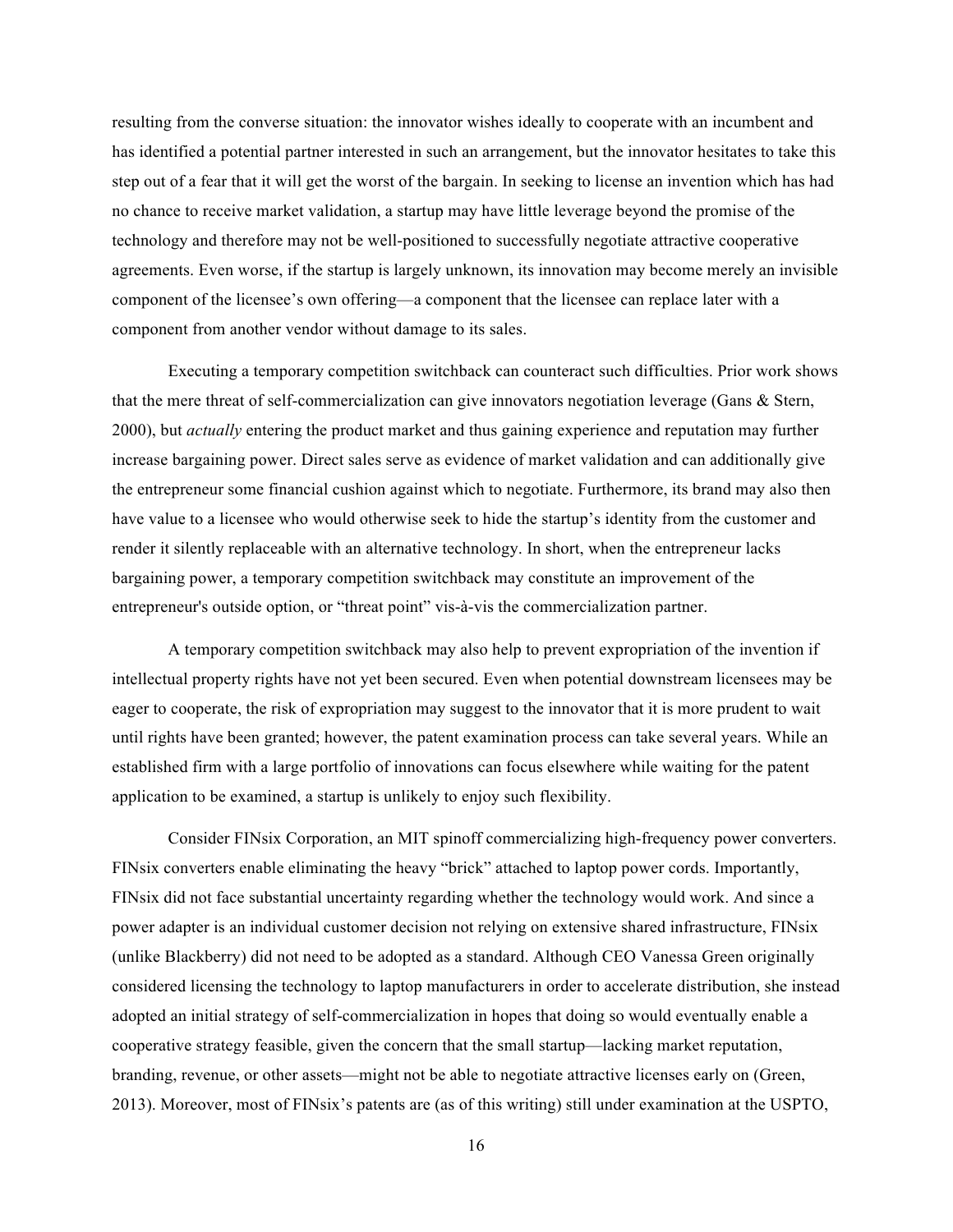including its application titled "Very High Frequency Switching Cell-based Power Converter," filed in August 2011. The lack of intellectual property rights may therefore have placed the firm in a less than desirable bargaining position and contributed to the firm's reluctance to engage initially in cooperation.

As a first step in a temporary competition switchback, FINsix announced its plans to manufacture "brickless" laptop power cords and sell them through retail channels. The startup won several awards at the 2014 Consumer Electronics Show, boosting its brand and also facilitating a successful Kickstarter campaign. It is of course too early to declare that the FINsix switchback has been successful; indeed, the firm has not yet entered the second phase of its switchback by re-engaging potential licensing partners. Nonetheless, the case is illustrative of the calculus that may lead an early-stage startup to engage in a temporary competition switchback.

#### *3.4 Costs and risks of temporary competition switchback*

As mentioned above, entrepreneurs pursuing a temporary competition switchback may continue to invest to some extent in the initial strategy even after returning to a cooperative path. Alternatively, a startup may make a clean break and pull completely out of direct participation in the market, and in this case will subsequently seek to reduce its own investment in complementary assets. This reduction is not only preferable from a profitability perspective but may be essential: reducing product market investment may, in smaller firms, be the only option for summoning the resources needed to support licensees. For example, when Samsung signed a license to incorporate Vlingo Corporation's underlying technology into its S-Voice offering, it did not actually insist that Vlingo pull its consumer product from the market. Nevertheless, the Samsung deal led to a de facto shutdown of Vlingo's product market efforts simply because all available resources were needed to support Samsung, as noted by Vlingo CTO Mike Phillips: "we cut back on the consumer effort. We didn't want to but in fact that was a hard decision in the company. Making sure to sequester 10-12 people to work on [the] direct-to-consumer [product] would have been great but the pressure meant we needed to divert the resources" (Phillips, 2013).

While divestiture may at first seem simple in that assets such as physical equipment, property, and the like can be disengaged and potentially repurposed or salvaged, shifting away from product market entry can involve more complex issues. First, the more the organization's downstream assets were developed specifically to match the innovator's upstream position, the lower the probable salvage value of the asset under divestiture. Second, without the direct linkage to the end consumer or purchasing agent, future versions of the firm's product or service may be less able to incorporate user feedback into development. Cooperating with partners can of course still yield information about the preferences of the final consumers, but the feedback loop is not as direct and will be filtered through the lens of the licensee.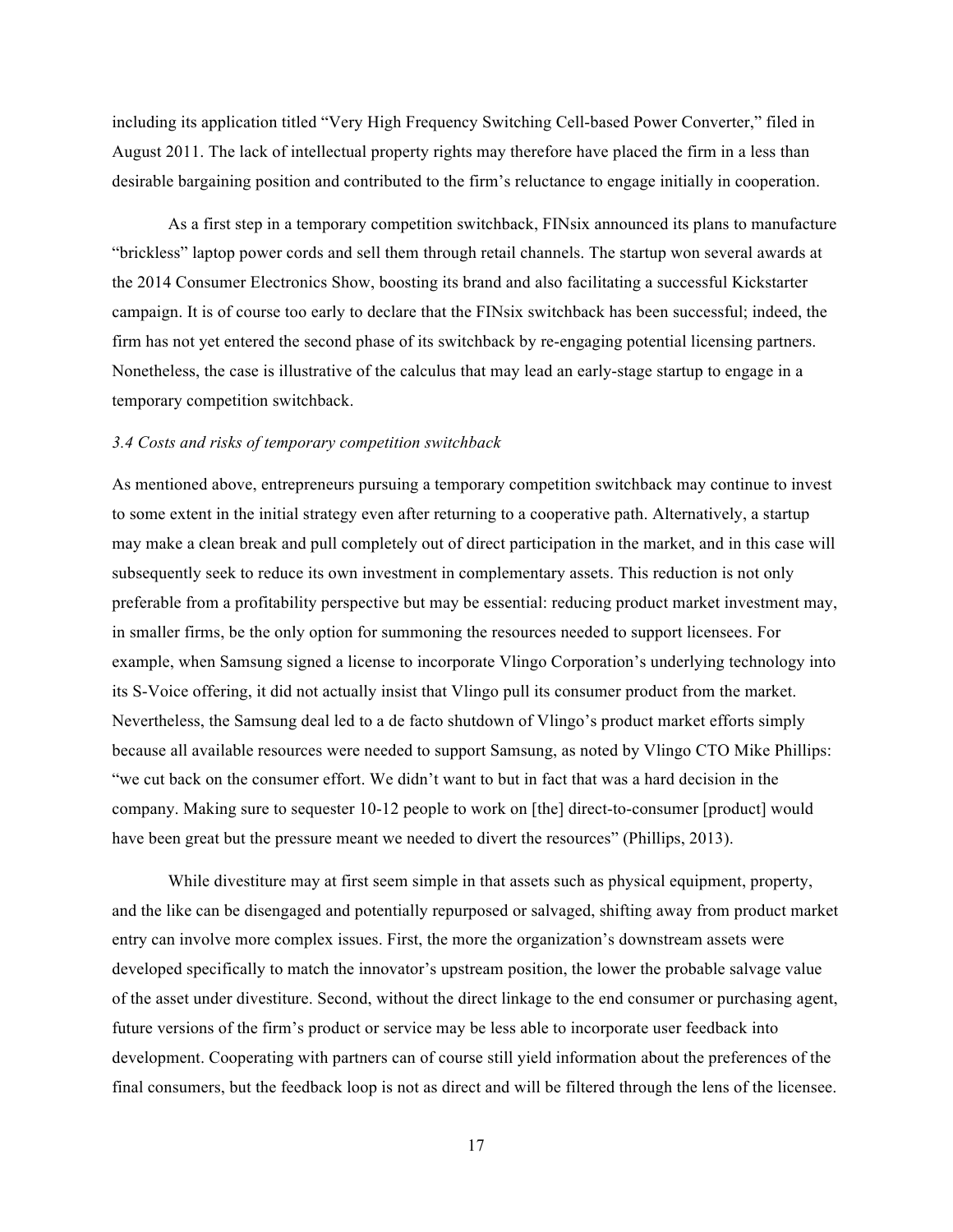Another risk of temporary competition is that early public exposure will endanger future licensing potential. One precondition to cooperation is that the entrant has not already disclosed so much information about the innovation in the integrated product that licensing is no longer attractive to potential partners. In "black box" industries such as software or microelectronics this is unlikely to be a concern, but a startup working in the field of consumer products might be concerned that competitors could reverse-engineer the innovation. Anton  $\&$  Yao (2002) suggest that an important appropriability mechanism in a cooperative commercialization strategy is the ability to selectively disclose innovation details to the would-be partner; this need to avoid disclosure is even greater for entrepreneurs who compete in the product market before attempting to license. Despite their best efforts, the simple act of broad revelation—inherent to some degree in product market entry—could spur subsequent competition. This then becomes an important reversal cost consideration in implementing a switchback strategy.

As an example, consider the case of the Pebble smartwatch. Pebble Technologies raised funding for the watch through the crowdsourcing platform Kickstarter in April 2012, far exceeding its goals by raising \$10.2M in a five-week period from nearly 69,000 backers and garnering considerable media attention. However, some analysts (e.g., Novellino, 2013) believe that the highly visible oversubscription provided valuable market information to possible competitors, and may raise barriers to a subsequent cooperative strategy. Pebble might therefore have benefited from alternative possible funding sources that would have entailed comparatively less public disclosure. The dilemma involved—of a sort commonly faced by entrepreneurs—is that the company's ability to raise a subsequent \$15M venture capital round might not have been possible without the successful crowdfunding campaign.

#### *3.5 Temporary competition switchbacks: implications for incumbents*

When incumbents seek cooperative arrangements with entrepreneurs who have previously competed in the product market, they are forced to consider not only how to attract and evaluate these potential licensors but also how to structure arrangements to protect themselves. The first step is to identify entrepreneurs who are interested in switching from competing to cooperating. While in many cases these entrepreneurs will present themselves as soon as they have sufficiently resolved technical uncertainty or gained bargaining power, some self-commercializing startups may only become available for partnership if they are actively approached. Startups that have not fully resolved uncertainty or built bargaining power but are growing slowly given the limits of their independent capabilities may be particularly receptive.

Regardless of whether potential switchers arrive voluntarily or need to be recruited, the incumbent needs to position itself as an attractive partner, particularly when the innovation is being offered on an exclusive basis. Priority access to the innovation may involve building absorptive capacity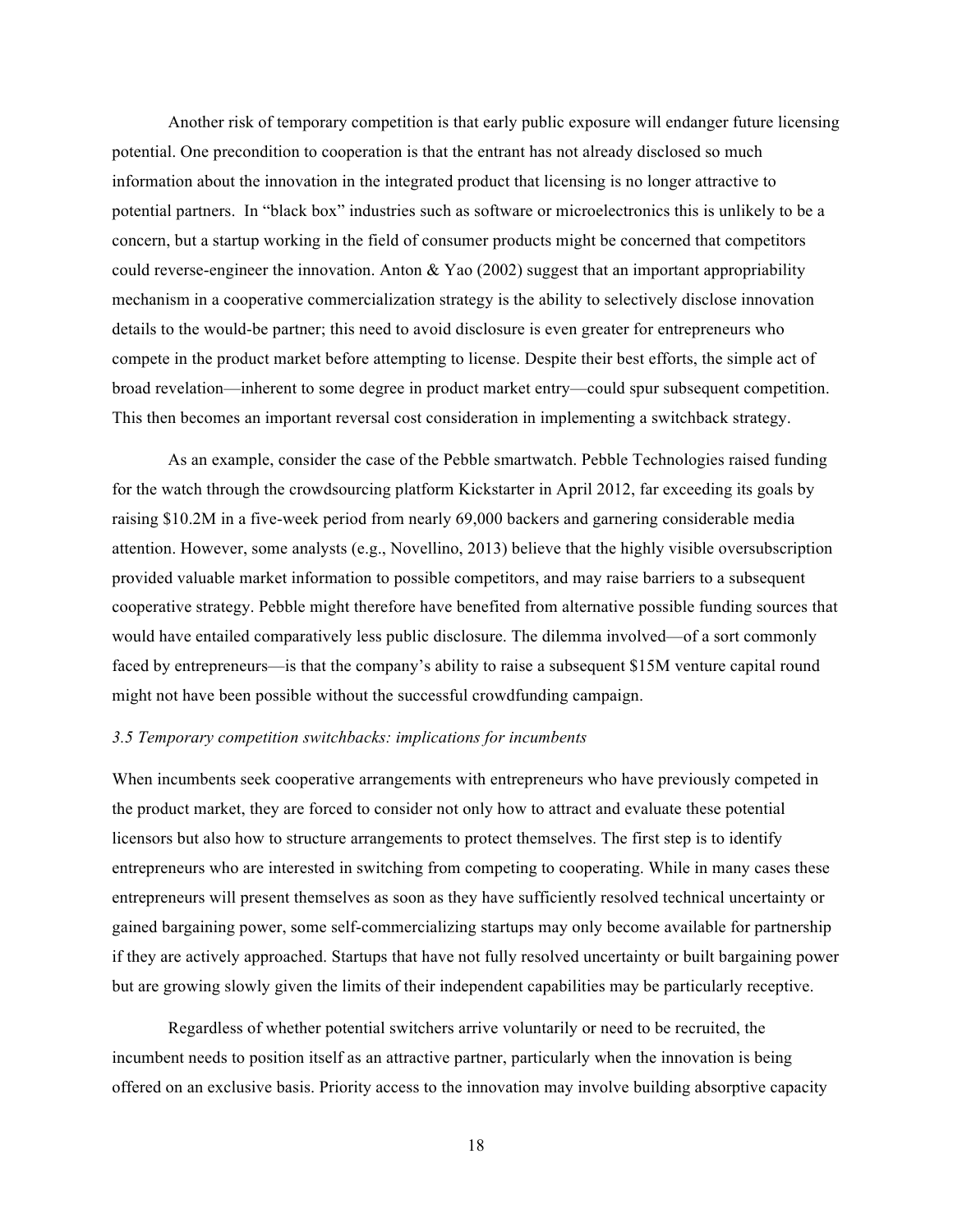to identify the most promising emerging technologies (Cohen & Levinthal, 1990). This may involve a host of investments including striking alliances, engaging in research consortia in industry or at academic institutions, etc. These investments will not always yield a payoff for a variety of reasons, due to the inherent nature of research and development. Yet developing a reputation for and being in the vanguard of technical development may be important in becoming a preferred partner when an innovator decides to switch to a cooperation strategy. Also, given that entrepreneurs may need to divest product-market assets in order to focus on core technologies they plan to license, the incumbent must have or be willing to acquire such assets. (Presumably, the licensing incumbent's complementary assets will be superior to the entrepreneur's, but scenarios are possible in which the licensee purchases assets from its licensor.)

Having gained the attention of the entrepreneur interested in switching from selfcommercialization to cooperation, an incumbent must determine whether the entrepreneur is amenable to a mutually beneficial arrangement given past investments. Entrepreneurs who have previously sold directly to end-customers may be unwilling to completely abandon them; like BlackBerry, they may prefer to maintain some direct customer relationships even if the bulk of revenue is via licensing. Moreover, entrepreneurs who participated in the product market may have long-term distribution contracts they must honor, which could make it difficult for them to exit the product market immediately. The contract may need to carve out exceptions for existing customers or, potentially, for existing markets if the incumbent's primary interest is in markets other than the one(s) served by the entrepreneur.

*\* \* \**

Figure 1b summarizes a decision tree leading to a temporary competition switchback. Here, the enterprise goal is to ultimately adopt a cooperative commercialization strategy, but such a strategy is initially infeasible due to technical and/or commercial uncertainty on the part of the partner. There may be exogenous events related to industry lifecycle or adoption by standards-setting bodies that may mitigate such uncertainty, thereby making the switchback strategy less necessary. Absent such events, however, two conditions will help to enable a temporary competition switchback: the firm's ability to enhance its brand and bargaining power in the course of product market entry, and its expected ability to contain the financial and organizational costs of switching to a cooperative commercialization strategy.

# [Figure 1b about here]

## **4. Boundary conditions for technology commercialization switchback strategies**

Having reviewed the costs and benefits of temporary cooperation and temporary competition, we now turn to boundary conditions that may discourage the implementation of a switchback strategy when such a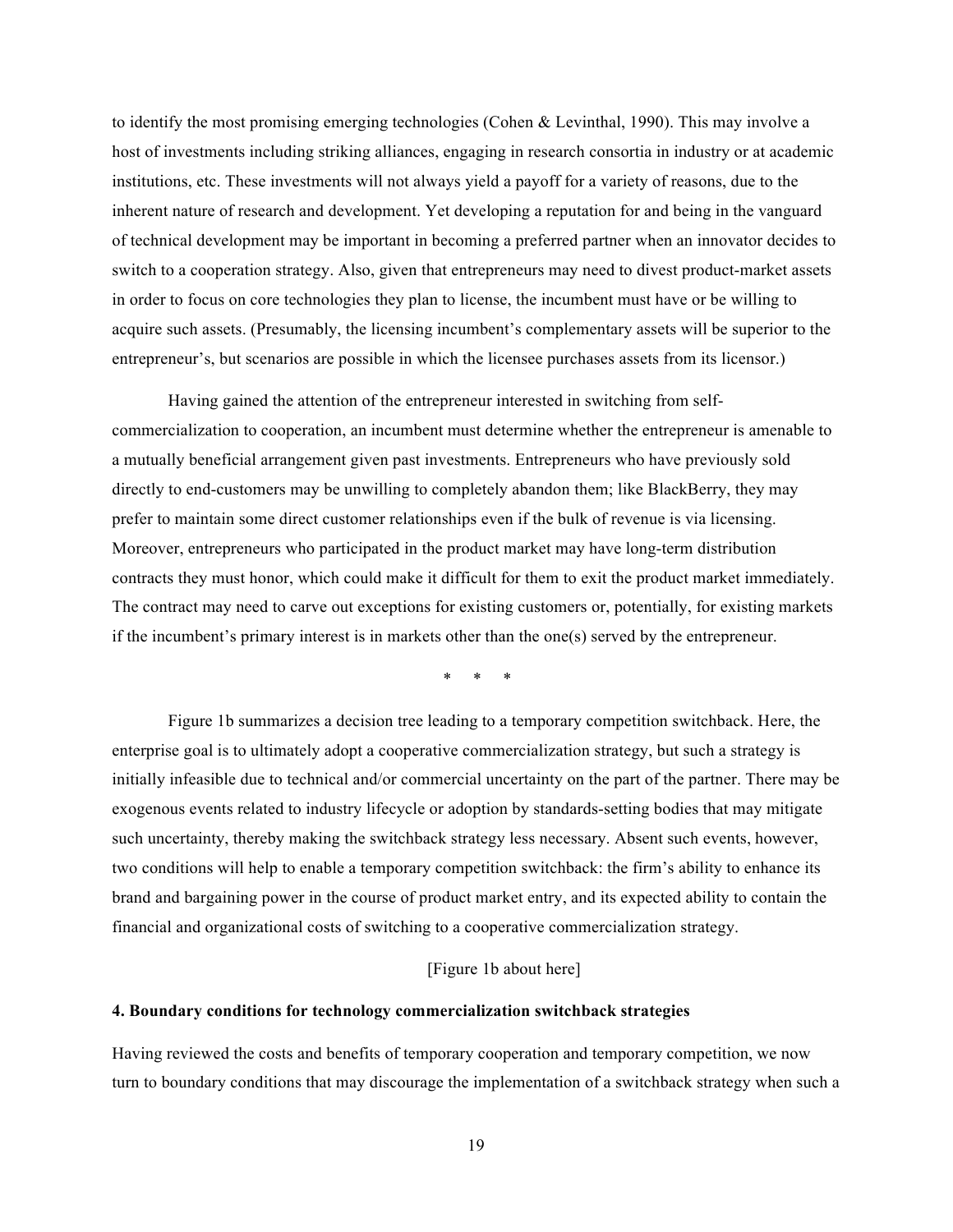strategy might otherwise seem attractive. These include 1) the nature of rivalry in the market for technology and the product market, 2) the munificence of the funding environment, and 3) patent fragmentation for systemic technologies. (While these factors could be added to the flowcharts in Figures 1a and 1b, we omit them for the sake of simplicity.) We end with an example of how such boundary conditions can make a switchback strategy less viable.

#### *4.1 Nature of rivalry in both the market for technology and the product market*

Both types of switchbacks involve cooperative commercialization, either in the first stage (temporary cooperation) or in the second stage (temporary competition). Thus factors influencing the attractiveness of cooperation affect the viability of a switchback strategy, including rivalry both in the market for technology as well as the product market.

Concerning the technology market, cooperative commercialization becomes less attractive when there are many providers of similar technologies. Fosfuri notes that "a larger number of technology suppliers means stronger competition in the market for technology. Licensors have weaker bargaining power *vis-à-vis* the prospective licensees" (2006: 1146). Similarly, Gambardella & Giarrantana (2013) offer empirical evidence that a cooperative strategy may be threatened by an abundance of relatively undifferentiated upstream technology providers. By contrast, the *lack* of rivalry in the product market can also make cooperative commercialization less attractive, in two ways. First, more entrants in the product market make self-commercialization less attractive, so less product-market rivalry reduces rents from licensing. Second, to the extent that fewer of those product-market entrants represent potential licensees of the focal startup's technology—or, in the extreme case, a monopolist licensee—the absence of rivalry will fail to bid up the license fee.

The implications of higher rivalry in the market for technology and the lack of rivalry in the product market, both of which reduce the rents from licensing, are straightforward for the temporary competition switchback. As the desired end-state becomes less attractive, entrants will only be less eager to incur the costs of temporary self-commercialization.

The effect of decreased returns from licensing—due to increased technology-market rivalry and/or decreased product-market rivalry—on the temporary cooperation switchback is more subtle. On the one hand, a lack of rivalry in the product market makes the end-state more attractive, so entrants for whom a switchback is indicated should be even more willing to incur the costs of temporary cooperation in order to enable their ideal strategy of self-commercialization. On the other hand, if the dynamics of rivalry render licensing extremely unattractive, the increased benefits of eventual product market entry might be outweighed by the increased costs of the first stage. The entrepreneur might justify settling for a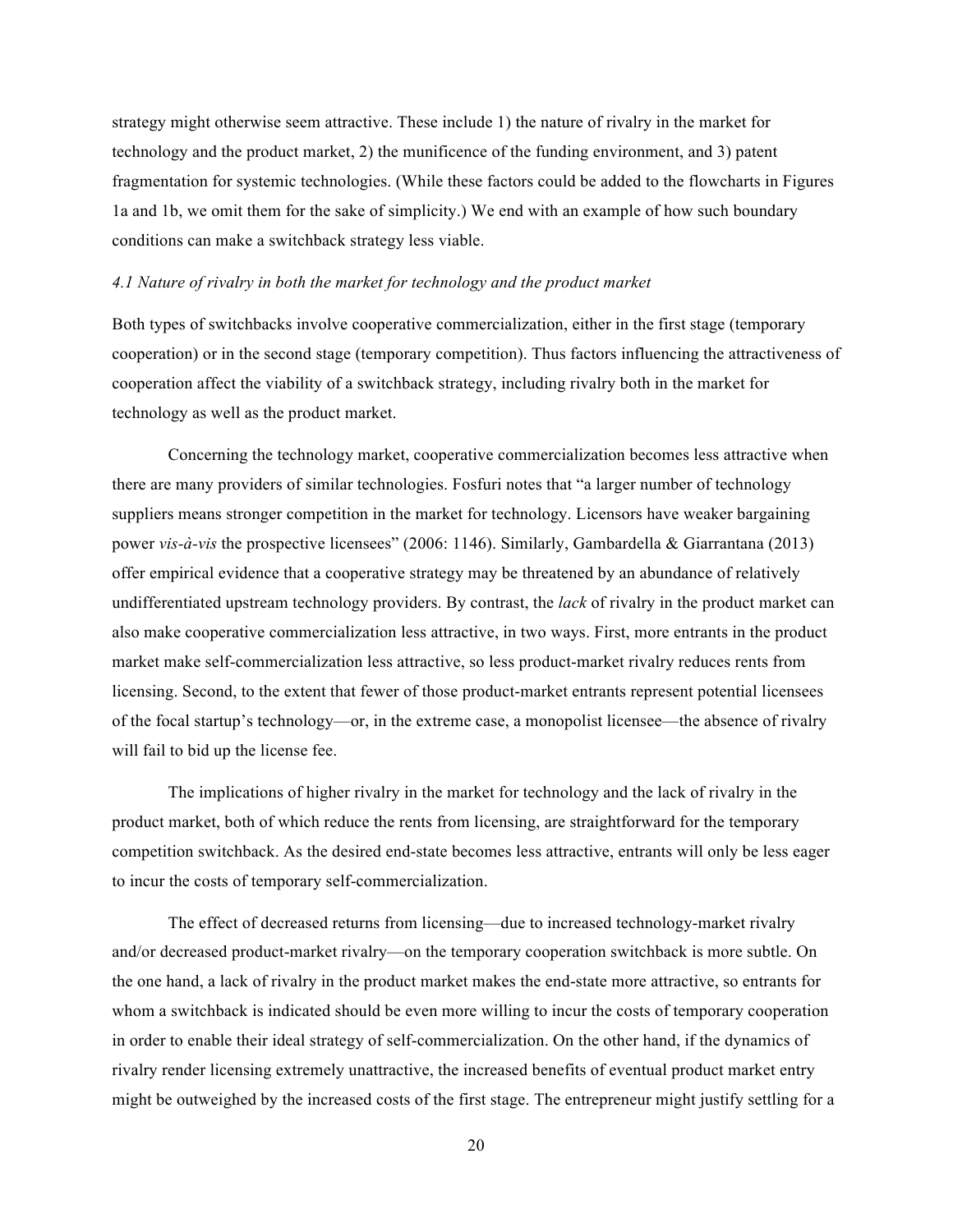financially unattractive agreement in the short term if it has strong financial resources or if complementary assets can be developed quickly; otherwise, the entrepreneur must either find a way to enter the product market directly, or exit. We turn next to the broader role of financial resources in switchbacks.

#### *4.2 Munificence of funding environment*

Given that a key driver of a temporary cooperation switchback is lack of resources, startups may instead be able to proceed directly to competition if they are operating in unusually munificent environments for financing by professional investors such as venture capitalists and "angels." Returning to the example of Genentech, had the company possessed enough financial resources early on, it might have been able to acquire a (small) incumbent with a track record of successfully navigating clinical trials. Indeed, to the question of what he might have done differently in building Genentech, Swanson (2000: 126) replied: "I might have looked a little more outside the company we were building to what was going on in other companies…looking at how those might be consolidated or incorporated…Mergers and acquisitions are always difficult… [b]ut I think there's a role for them in terms of the ability to more quickly build up a company." Abundant funds can enable the entrepreneur to skip the period of initial cooperation by acquiring the necessary complementary assets immediately instead of building them over time.

For temporary competition switchbacks, sufficient funding is important because product-market entry by small firms (even on a temporary basis) can be prohibitively expensive. Consider again the case of Qualcomm and the skepticism it faced from cellular equipment manufacturers or telecom carriers regarding its CDMA wireless protocol (Viterbi, 2012). Qualcomm executed a switchback strategy by manufacturing CDMA-based handsets and base stations. However, it was only able to afford this critical commercialization step because it had previously amassed financial resources as a provider of wireless communications for trucking companies.

## *4.3 Patent fragmentation among systemic innovations*

Finally, we consider the impact of patent fragmentation (Ziedonis, 2004; Cockburn, et al., 2010) on switchback strategies. By patent fragmentation we refer to the scenario where a systemic (i.e., not standalone) innovation relies for its successful commercialization on various other technologies owned by disparate parties. Generally speaking, highly distributed ownership of relevant technologies will tend to discourage product-market entry unless the innovator can find a work-around alternative to securing all the necessary rights. Since incumbents likely have greater resources as well as pre-existing relationships with patent holders in fragmented industries, they may be in a better position to assemble the rights needed to commercialize the focal invention. It may thus be easier for the entrepreneur to cooperate with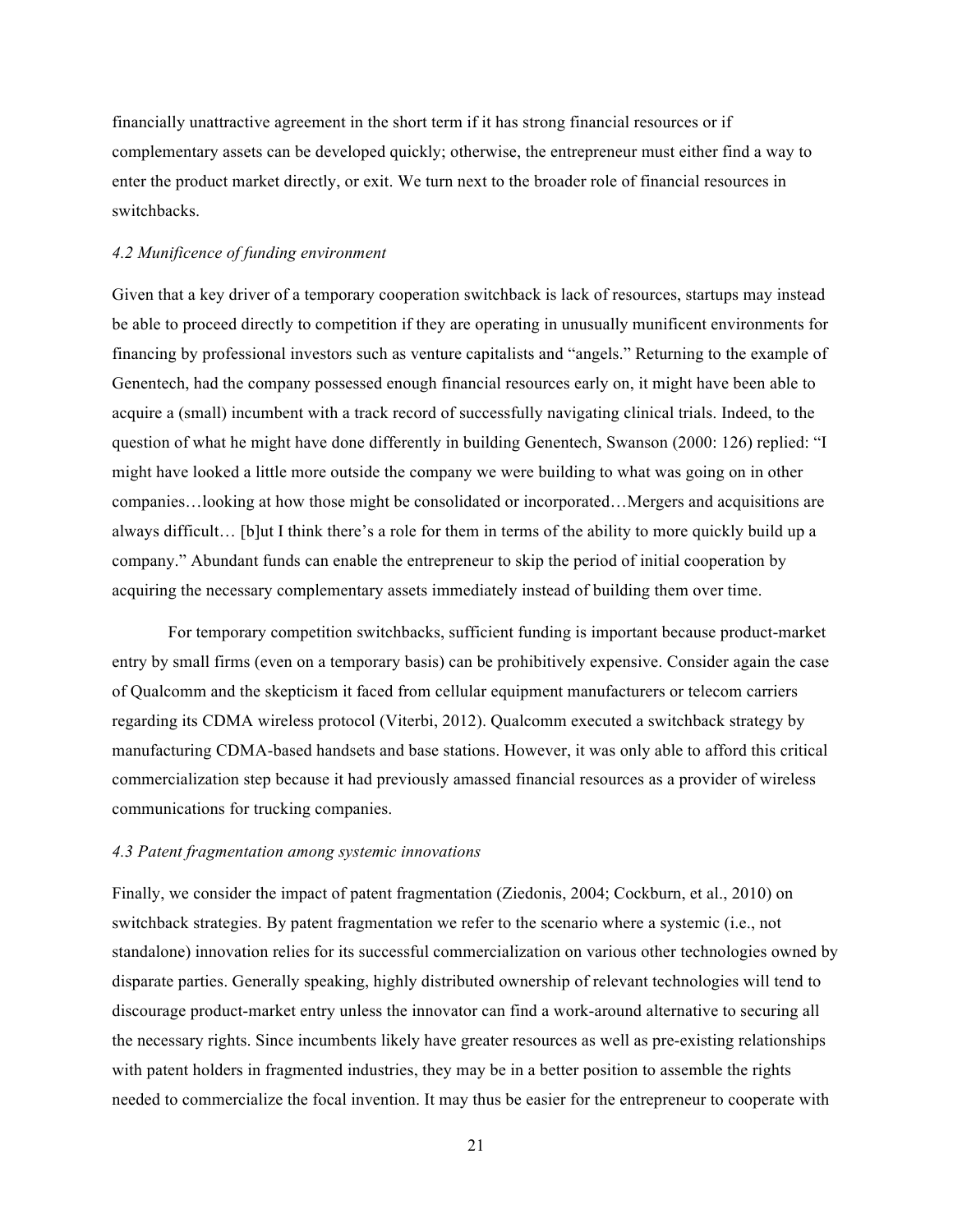an incumbent which owns one of the several needed technologies. For an entrepreneur who prefers a cooperative strategy, patent fragmentation of a system-like product may simply reinforce that choice.

If, however, the entrepreneur is initially unable to attract partners due to uncertainty regarding the value of the innovation, patent fragmentation may considerably raise the costs and risks of temporary product-market entry with a systemic innovation, due to the transaction costs of licensing other components of the system. Thus when patent fragmentation exists, an entrepreneur who might otherwise execute a temporary competition switchback in order to enable a long-term cooperative strategy may be less inclined to enter at all.

#### *4.4 Switchback boundary conditions: the case of Affymetrix*

Affymetrix was founded to commercialize microarray technology ("GeneChips"), which helps researchers scan a biological sample for the presence of thousands of genes in parallel (for applications such as screening patients for diseases). GeneChips are manufactured using a photolithography process akin to the method for making semiconductor chips. In addition to producing the chips, the company sells DNA probes and other consumables, manufactures high speed machinery for analyzing samples, and produces a software system for managing microarray data. The company is not engaged in drug discovery or applications in any vertical domain; its business model is instead a biological system-based tool.

At first blush, a temporary cooperation strategy might have seemed appropriate for Affymetrix since one of the key complementary assets is manufacturing GeneChips. The DNA microarray technology Affymetrix uses involves a specialized photolithography process, so Affymetrix might have considered cooperating (at least initially) with a semiconductor firm. Two factors may help explain why Affymetrix pursued an unwavering product market competition strategy rather than a switchback.

First, Affymetrix was in a privileged funding environment. Affymetrix was a spinout of the combinatorial chemistry company Affymax, which was in turn acquired by the pharmaceutical company Glaxo SmithKline. This sponsorship by an incumbent was particularly important at the time Affymetrix was founded, as the venture capital market was just starting to recover from the lean 1988 to 1991 market environment. Having the financial backing of Glaxo allowed Affymetrix to assemble the organizational resources and complementary assets necessary for commercializing their microarray technology (Glaxo still held a significant equity stake in Affymetrix at the time of its IPO in 1996).

Second, Affymetrix proactively mitigated the patent fragmentation associated with their microarray technology by actively patenting across the areas comprising its microarray system (Lenoir  $\&$ Giannella, 2006). As an early mover in the microarray space (as a reference point, the Human Genome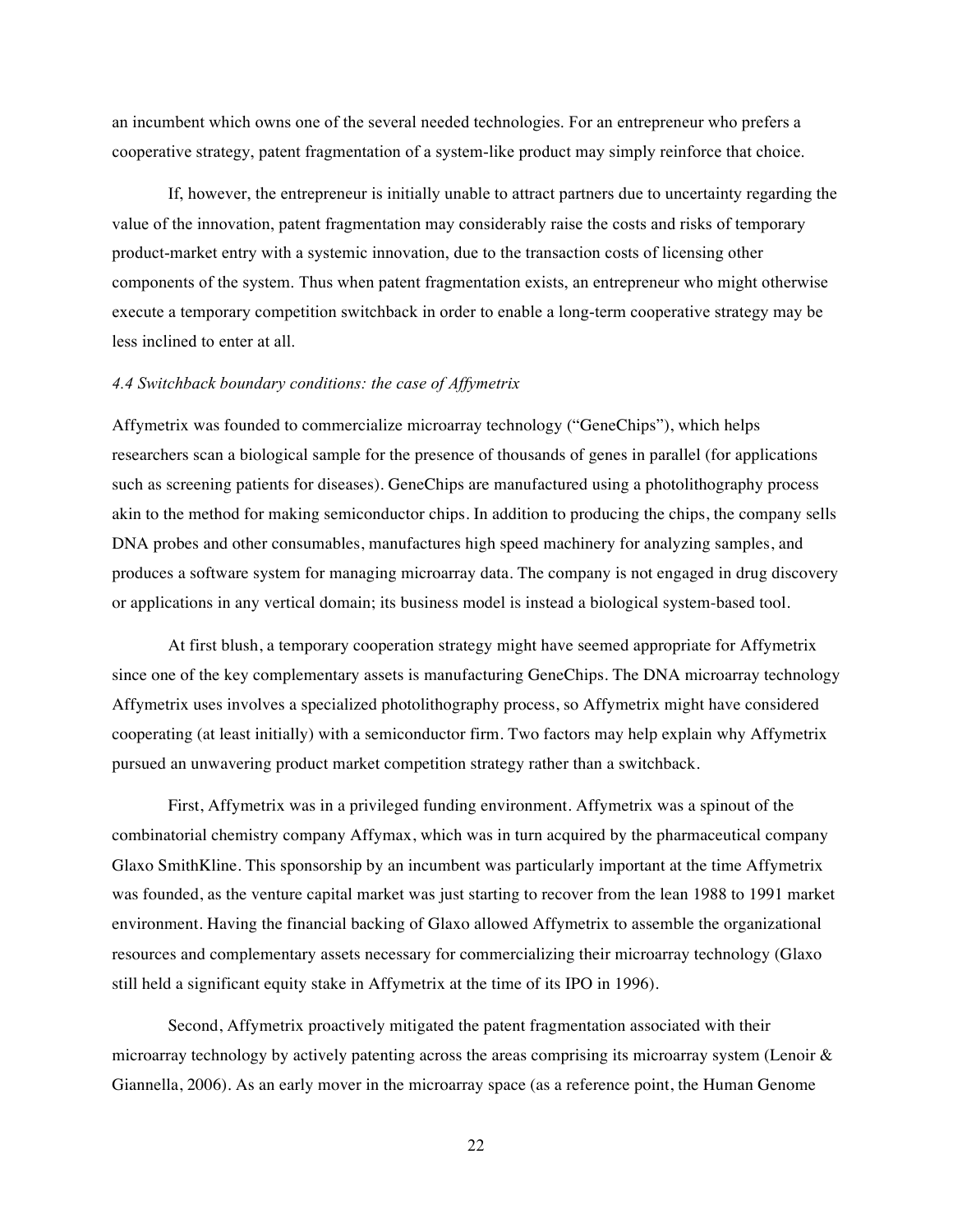Project commenced in 1990), Affymetrix entered before a dominant design coalesced in the industry. Because of the system-based business model Affymetrix chose to pursue, we speculate that the company was ultimately interested in controlling its product market evolution, which would be easiest through a competitive commercialization strategy. In addition, knowing that a fractured IP landscape in the emergent industry would substantially increase the transaction costs associated with a later shift to competition, the detour to a cooperative commercialization strategy probably would not have been tenable. Furthermore, an initial cooperative strategy might not have enabled its GeneChip branding efforts, which were important in commanding premium pricing for its microarrays given the moderate bargaining power the company commanded in the early 1990s.

## **5. Discussion and conclusion**

!!!!!!!!!!!!!!!!!!!!!!!!!!!!!!!!!!!!!!!!!!!!!!!!!!!!!!!!!!!!

We present a dynamic model whereby entrepreneurs unable to execute their ideal technology commercialization strategy start with a non-ideal strategy that enables them to eventually switch back to the ideal strategy. This model encompasses two complementary paths: temporary cooperation and temporary competition. In the former, represented in Figure 1a, the entrepreneur has the goal of competing in the product market but lacks the complementary assets necessary to do so. In the latter, represented in Figure 1b, the entrepreneur seeks to enter into a cooperative agreement but lacks either the credibility to attract licensees or the bargaining power to strike an attractive arrangement.

The existing literature on technology commercialization strategy, particularly for entrepreneurs, focuses on the act of setting an initial entry strategy and highlights the role of the commercialization environment in shaping that strategy. In contrast, the switchback model emphasizes the importance of venture execution and implementation in sequencing strategic moves to reach a desired end-state. These strategy dynamics are especially important for startups, as they typically start out resource-poor and therefore arguably need to be *more* strategic in their entry and scale-up approach than established firms.<sup>12</sup>

Our synthetic framework can be helpful in understanding the dynamics of entrepreneurial strategy formulation in a way that static frameworks might obscure. For example, what explains Genentech's evolution from cooperating with incumbent pharmaceutical firms to competing against them as a fully integrated firm? If examined via the lens of market determinants, for example, one might be inclined to attribute this overall shift merely to idiosyncratic decisions made for a series of innovations that, over time, happened individually to be better suited to self-commercialization than partnering. By comparison,

 $12$  Switchbacks may also have application to established firms, in particular for entry into unfamiliar markets where the existing resources and reputation of the firm afford little advantage. However, the larger space of strategic possibilities for a large firm may render switchbacks more difficult to identify as opposed to diversification, productline extension, international expansion, or other strategic choices available to a larger firm.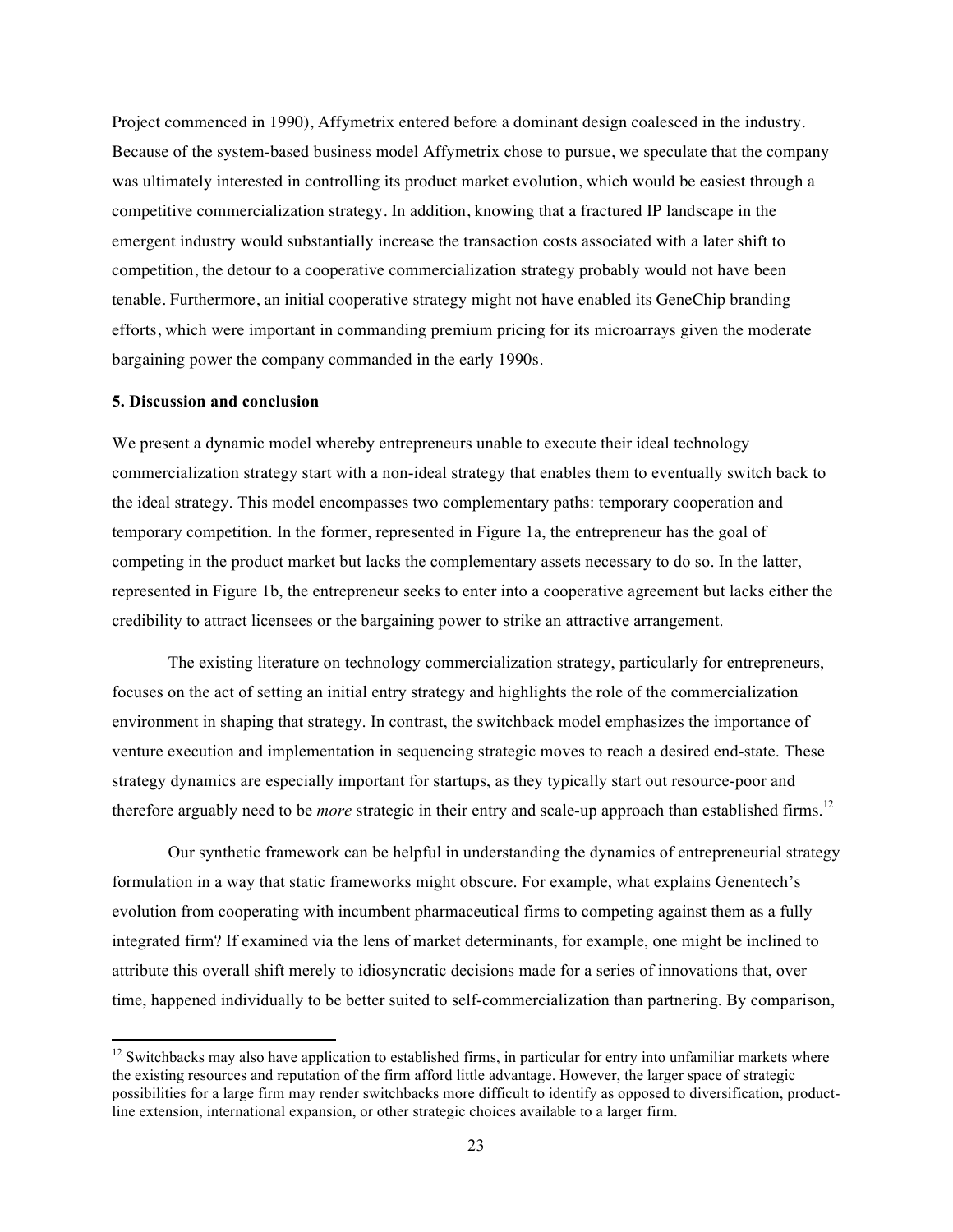our framework identifies the possibility that broad shifts of this sort may result from a high-level plan, given a desire to eventually enter the product market and a recognition that such a strategy will initially be infeasible. Importantly, the sequencing of the two commercialization strategies is not merely an artifact of waiting for external conditions to change; rather, executing the initial strategy on a temporary basis is necessary to facilitate eventual adoption of the ideal strategy.

While our focus is on extending work on technology commercialization, the notion of sequentially executed commercialization strategies also contributes to the broader literature on strategy. Switching from one strategy to another has primarily been examined in the context of "dynamic capabilities" (Teece, et al., 1997; Tripsas, 1997; Eisenhardt & Martin, 2000), where the firm's present strategy becomes no longer viable due to an exogenous change in the environment such as a technological discontinuity. The switchback model is distinct from the dynamic capabilities approach in two ways. First, a switchback is not necessarily driven by a shift in the environment; rather, switchbacks are motivated by obstacles which can be properties of the firm itself (e.g. lack of reputation or bargaining power). Second, in the dynamic capabilities account, a new strategy emerges because of the failure of the initial strategy due to an environmental shift; in theory, another firm with identical capabilities and resources could enter just after the environmental shift and implement the focal firm's subsequent strategy without having previously implemented the focal firm's initial strategy. By contrast, in a switchback both strategies are planned as a sequence and the later strategy critically depends on having implemented the earlier one.

Switchbacks are also distinct from strategic experimentation (McGrath & MacMillan, 2004), or "pivoting", as it is commonly referred to in the context of startups (Mullins & Komisar; Ries, 2011). Pivoting posits that the entrepreneur iterates through a series of experiments using A/B testing or other limited implementations of potential approaches to the market. Whether executed opportunistically (Bhide, 2000) or more scientifically (Murray & Tripsas, 2004), the process involves confirming or rejecting a particular strategic approach. If one approach fails, the startup moves on to test another possibility, which may or may not be related to the previous hypothesis. Ideally, the startup would have come up with the eventually-selected strategy at the start and avoided wasting the time spent evaluating rejected hypotheses. A switchback, however, is not motivated by the failure of any earlier strategy; rather, the subsequent strategy depends on the success of the initial one.

This paper represents a first step in exploring dynamic commercialization strategies, and considerable future work remains. In particular, empirical work is needed to establish whether and when the adoption of a switchback strategy leads to higher returns. Marx, et al. (2014) show that entrants with "disruptive" technologies are more likely to adopt temporary competition switchbacks, but they do not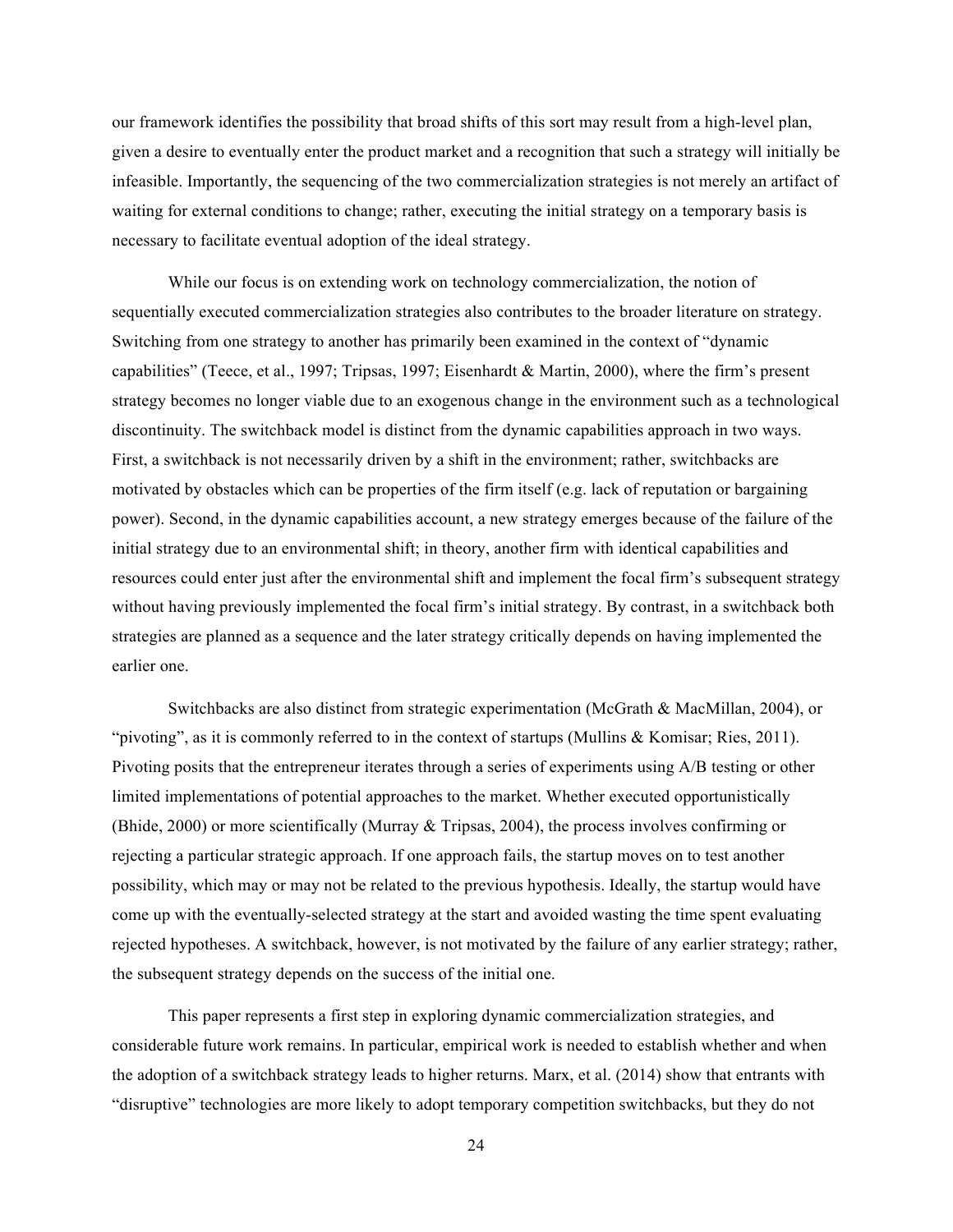examine the implications for financial performance. (Of course, causality may be difficult to pin down given that switchback adoption is unlikely to occur randomly.) Also of interest is whether firms use switchback strategies outside the realm of technology commercialization: might we see switchbacks between vertical integration and specializing within the value chain in consumer goods or services? Further data collection can enable a robust debate regarding the strategic switchback model's applicability over a range of industries and business scenarios.

# **REFERENCES**

Aggarwal, V., Hsu, D., 2009. Modes of cooperative R&D commercialization by start-ups. *Strategic Management Journal 30*, 835-864.

Aghion, P., Tirole, J., 1994. The management of innovation. *The Quarterly Journal of Economics* 109, 1185-1209.

Anton, J., Yao, D., 1994. Expropriation and inventions: Appropriable rents in the absence of property rights. *American Economic Review* 84, 190–209.

Anton, J., Yao, D., 2002. The sale of ideas: Strategic disclosure, property rights, and contracting. *The Review of Economic Studies* 69, 513-531.

Arora, A., Ceccagnoli, M., 2006. Profiting from licensing: The role of patent protection and commercialization capabilities. *Management Science* 52, 293-308.

Arora, A., Gambardella, A., 2010. Ideas for rent: An overview of markets for technology. *Industrial and Corporate Change* 19, 775-803.

Arora, A., Nandkumar, A., 2012. Insecure advantage? Markets for technology and the value of resources for entrepreneurial ventures. *Strategic Management Journal* 33, 231-251.

Bhattacharya, S., Krishnan, V., Mahajan, V., 1998. Managing new product definition in highly dynamic environments. *Management Science* 44, S50-S64.

Bhide, A., 2000. *The origin and evolution of new businesses.* Oxford University Press.

Caves, R., Crookell, H., Killing, J., 1983. The imperfect market for technology licenses. *Oxford Bulletin of Economics and Statistics* 45, 249-67.

Chesbrough, H., Birkinshaw, J., Teubal, M., 2006. Introduction to the *Research Policy* 20th Special Issue of the publication of "Profiting from Innovation" by David J. Teece. *Research Policy* 35, 1091.

Choi, J., 2002. A dynamic analysis of licensing: The "boomerang" effect and grant-back clauses. *International Economic Review* 43, 803-829.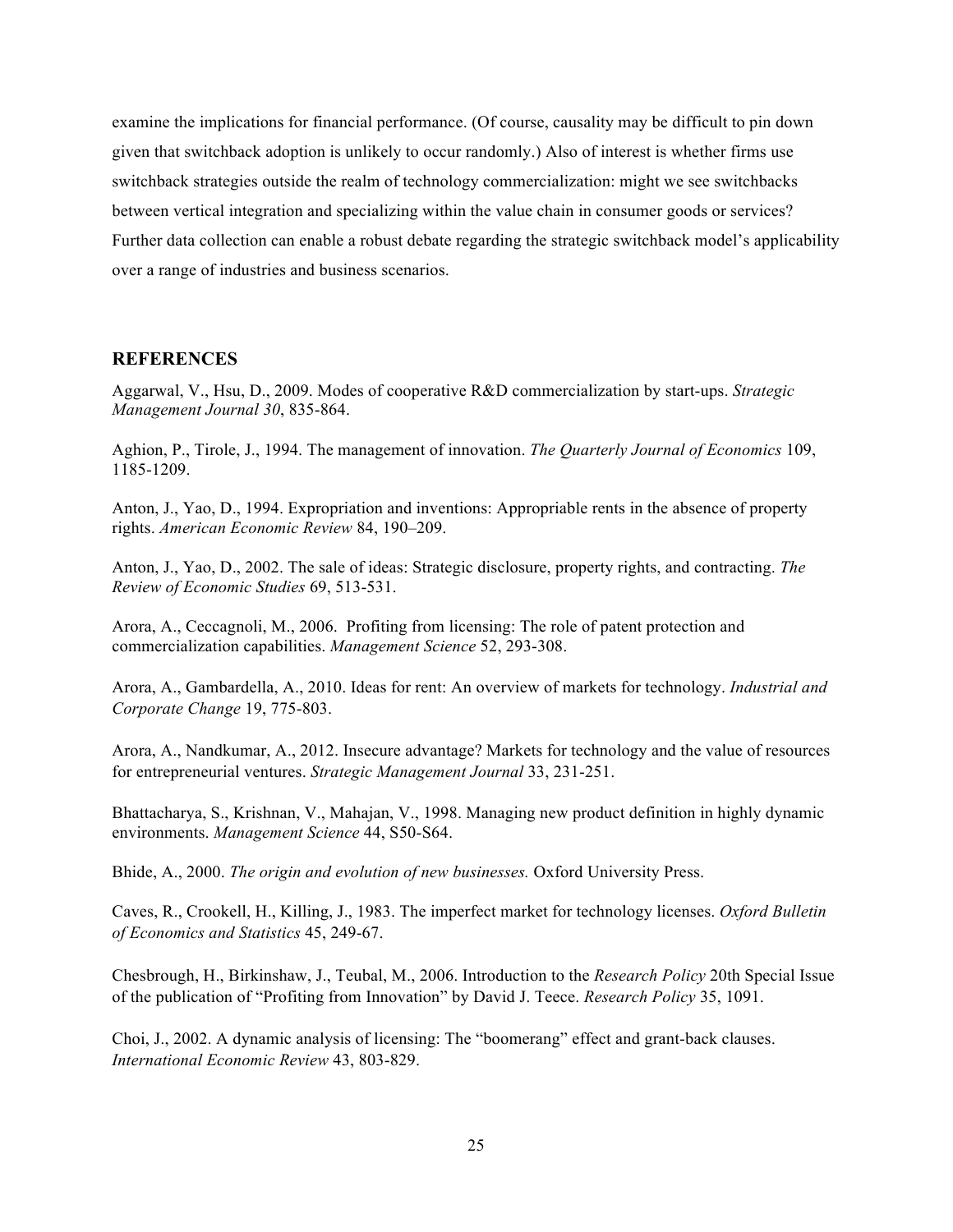Christensen, C., 1996. The innovator's dilemma: When new technologies cause great firms to fail*. Harvard Business Review Press*.

Cockburn, I., MacGarvie, M., Mueller, E., 2010. Patent thickets, licensing and innovative performance. *Industrial and Corporate Change* 19, 899-925.

Cohen, W., Levinthal, D., 2000. Absorptive capacity: A new perspective on learning and innovation. *Administrative Science Quarterly* 35, 128-152.

Egan, E., 2013. How start-up firms innovate: technology strategy, commercialization strategy, and their relationship. Imperial College London working paper.

Eisenhardt, K., Martin, J., 2000. Dynamic capabilities: What are they? *Strategic Management Journal* 21, 1105-1121.

Fosfuri, A., 2006. The licensing dilemma: Understanding the determinants of the rate of technology licensing. *Strategic Management Journal* 27, 1141-1158.

Frankel, A., 2005. The willing partner. *MIT Technology Review*, July 2005.

Gallini, N., Winter, R., 1985. Licensing and the theory of innovation. *RAND Journal of Economics* 16, 237-252.

Gallini, N., Wright, B., 1990. Technology transfer under asymmetric information. *RAND Journal of Economics* 21, 147-160.

Gambardella, A., Giarratana, M., 2013. General technological capabilities, product market fragmentation, and markets for technology. *Research Policy* 42, 315-325.

Gans, J., Hsu, D., Stern, S., 2002. When does start-up innovation spur the gale of creative destruction? *RAND Journal of Economics* 33, 571-586.

Gans, J., Hsu, D., Stern, S., 2008. The impact of uncertain intellectual property rights on the market for ideas: evidence from patent grant delays. *Management Science* 54, 982-997.

Gans, J., Stern, S., 2000. Incumbency and R&D incentives: Licensing the gale of creative destruction. *Journal of Economics & Management Strategy* 9, 485-511.

Gans, J., Stern, S., 2003. The product market and the market for 'ideas': Commercialization strategies for technology entrepreneurs. *Research Policy* 32, 333-350.

Gomes-Casseres, B., Hagedoorn, J., Jaffe, J., 2006. Do alliances promote knowledge flows? *Journal of Financial Economics* 80, 5-33.

Green, V., 2013. Personal communication with M. Marx, January 2013, Boston Massachusetts.

Hart, O., 1995. *Firms, contracts, and financial structure*. Oxford University Press, Oxford.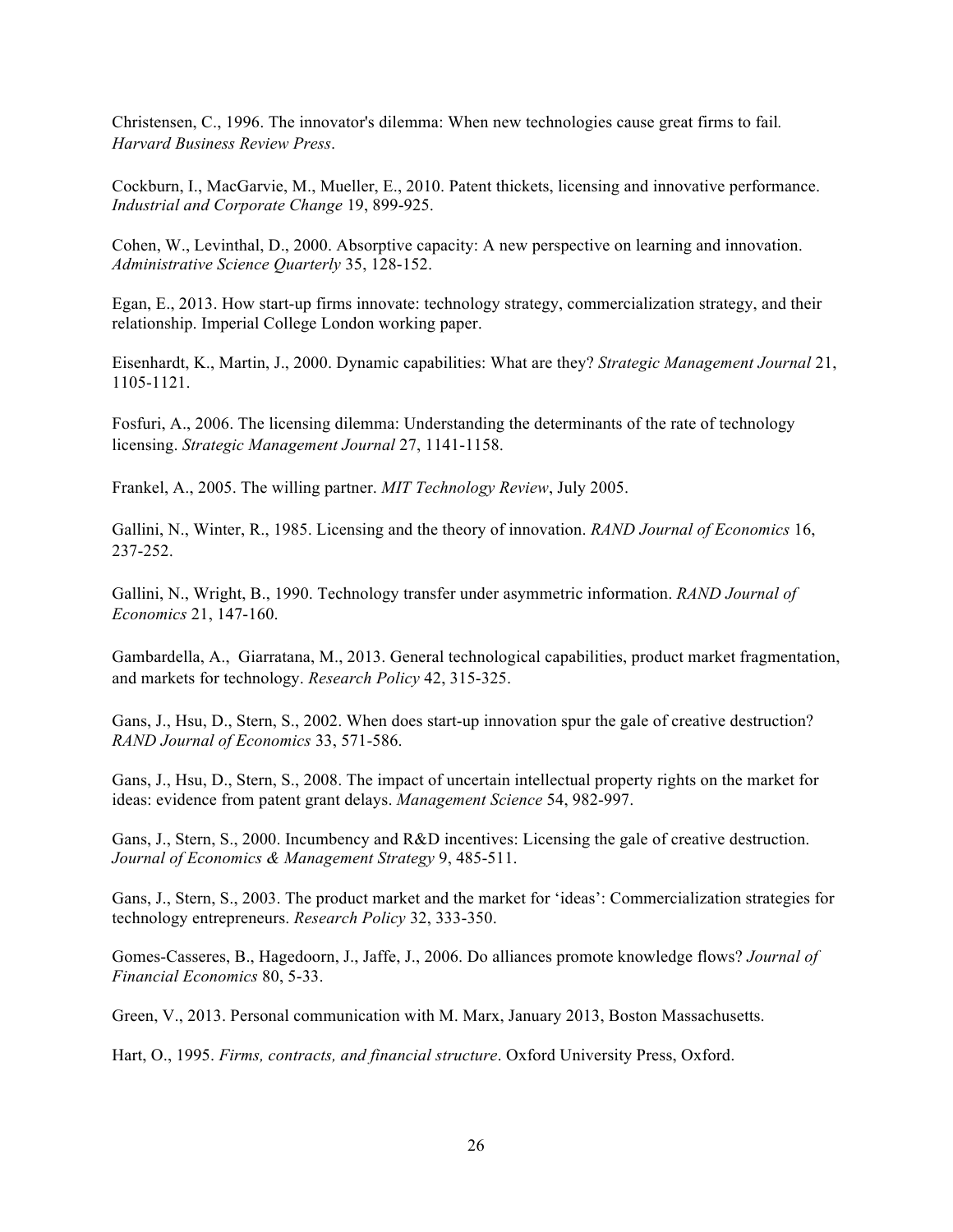Hellmann, T., Puri, M., 2002. Venture capital and the professionalization of start-up firms: Empirical evidence. *The Journal of Finance* 57, 169-197.

Henderson, R., Clark, K., 1990. Architectural innovation: The reconfiguration of existing product technologies and the failure of established firms. *Administrative Science Quarterly* 35, 9-30.

Hsu, D., 2004. What do entrepreneurs pay for venture capital affiliation? *The Journal of Finance* 59, 1805-1844.

Jackson, E., 2015. Jim Balsillie defends his record at research in motion. *Forbes,* 9 June 2015.

Kamien, M., Tauman, Y., 1986. Fees versus royalties and the private value of a patent. *Quarterly Journal of Economics* 101, 471–491

Katz, M., Shapiro, C., 1985. On the licensing of innovations. *RAND Journal of Economics* 16, 504.

Klein, R., Crawford, A., Alchian, A., 1978. Vertical integration, appropriable rents, and the competitive contracting process. *Journal of Law and Economics* 21, 297-326.

Lenoir, T., Giannella, E., 2006. The emergence and diffusion of DNA microarray technology. *Journal of Biomedical Discovery and Collaboration* 1, 11.

Lerner, J., Merges, R., 1998. The control of technology alliances: An empirical analysis of the biotechnology industry. *Journal of Industrial Economics* 46, 125–150.

Llobera, M., Sluckin, T., 2007. Zigzagging: Theoretical insights on climbing strategies. *Journal of Theoretical Biology* 249, 206-217.

Marx, M., Singh, J., Fleming, L., 2015. Regional disadvantage? Employee non-compete agreements and brain drain. *Research Policy* 44, 394-404.

Marx, M., Gans, J., Hsu, D., 2014. Dynamic commercialization strategies for disruptive technologies: evidence from the speech recognition industry. *Management Science* 60, 3103-3123.

McGrath, R., MacMillan, I., 1995. Discovery driven planning. *Harvard Business Review* 73, 44-54.

McNish, J., Silcoff, S., 2015. *Losing the signal: The untold story behind the extraordinary rise and spectacular fall of BlackBerry.* Macmillan, 2015.

Meisel, W., 2002. Nuance to shift strategy and depend less on partners. *Speech Recognition Update* 114, 23.

Mullins, J. Komisar, R., 2009. *Getting to plan B: Breaking through to a better business model*. Harvard Business Press.

Murray, F., Tripsas, M., 2004. The exploratory processes of entrepreneurial firms: the role of purposeful experimentation. *Advances in Strategic Management* 21, 45-76.

Novellino, T., 2013. It's time for the Pebble watch big-box debut. *Upstart Business Journal*, 3 July 2013.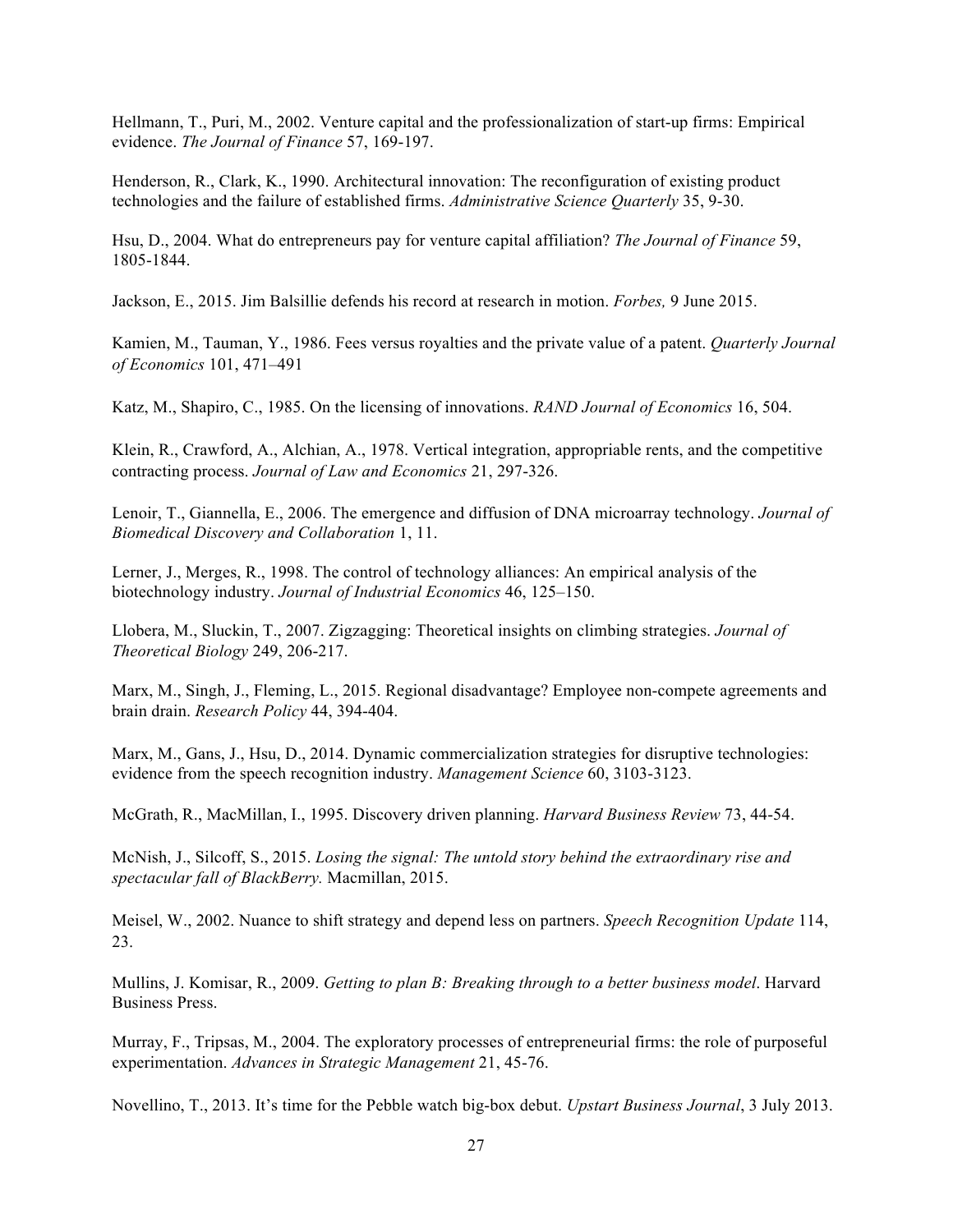Perkins, T., 2002. "Kleiner Perkins, venture capital, and the chairmanship of Genentech, 1976-1995," an oral history conducted in 2001 by Glenn E. Bugos for the Regional Oral History Office, The Bancroft Library, University of California, Berkeley.

Phillips, M., 2013. Personal communication with M. Marx, April 26, 2013, Boston, Massachusetts.

Pisano, G., 2006. *Science business: The promise, the reality, and the future of biotech*. Harvard Business Press.

Ries, E., 2011. *The lean startup*. Crown Business Books.

Somaya, D., Teece, D., Wakeman, S., 2011. Innovation in multi-invention contexts: Mapping solutions to technological and intellectual property complexity. *California Management Review* 53, 47-79.

Swanson, R., 2000. An oral history conducted in 1996 and 1997 by Sally Smith Hughes, Regional Oral History Office, The Bancroft Library, University of California, Berkeley. Accessed July 31, 2013 at http://content.cdlib.org/view?docId=kt9c6006s1&brand=calisphere&doc.view=entire\_text

Teece, D., 1986. Profiting from technological innovation: Implications for integration, collaboration, licensing, and public policy. *Research Policy* 15, 285-305.

Teece, D., Pisano, G., Shuen, A., 1997. Dynamic capabilities and strategic management. *Strategic Management Journal* 18, 509-533.

Tripsas, M., 1997. Surviving radical technological change through dynamic capability: Evidence from the typesetter industry. *Industrial and Corporate Change* 6, 341-377.

Utterback, J., Abernathy, W., 1975. A dynamic model of process and product innovation. *Omega 3*, 639- 656.

Viterbi, A., 2012. Personal communication with M. Marx, December 2012, Boston Massachusetts.

Williamson, O., 1985. *The economic institutions of capitalism*. Free Press, New York.

Ziedonis., R., 2004. Don't fence me in: Fragmented markets for technology and the patent acquisition strategies of firms. *Management Science* 50, 804-820.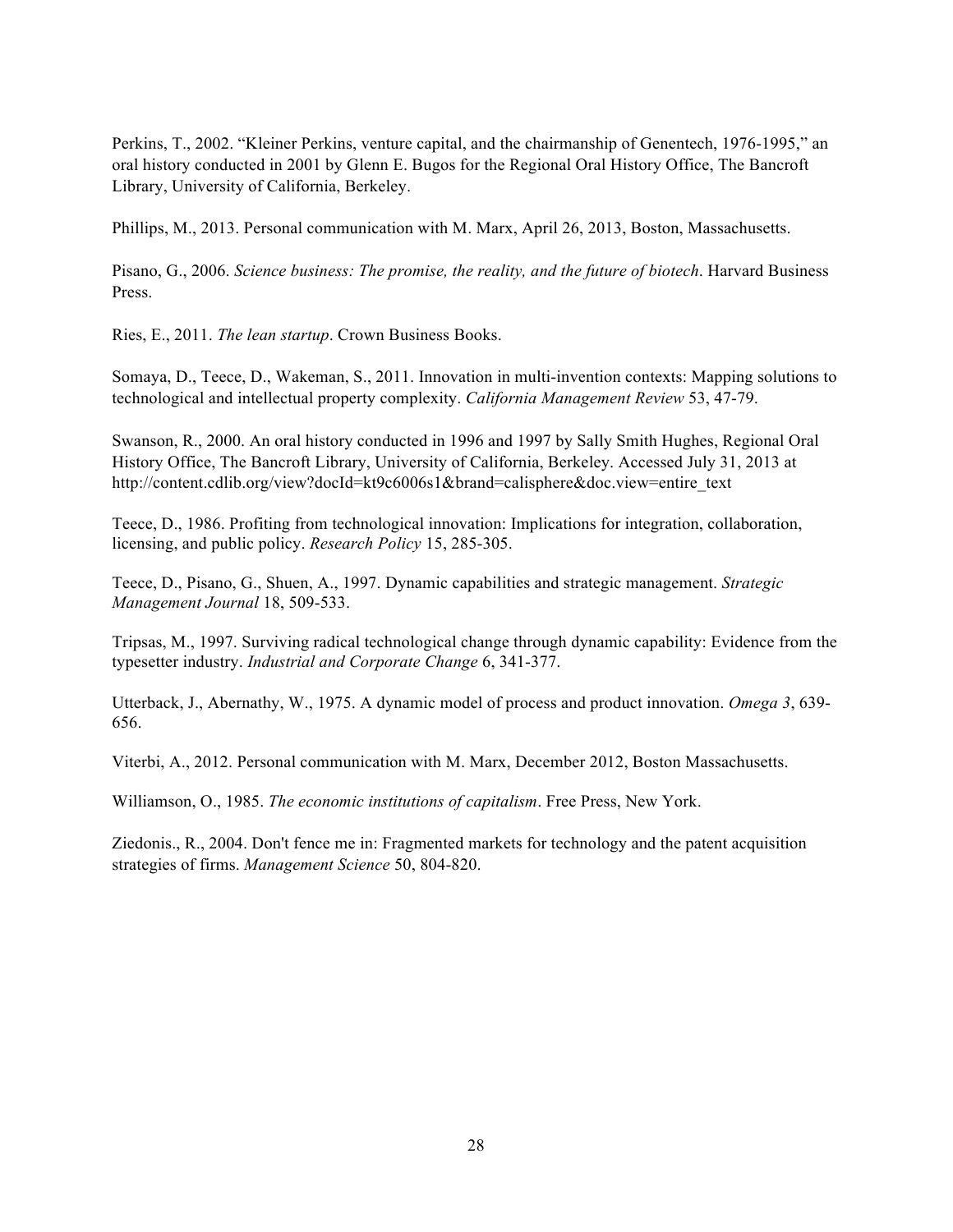